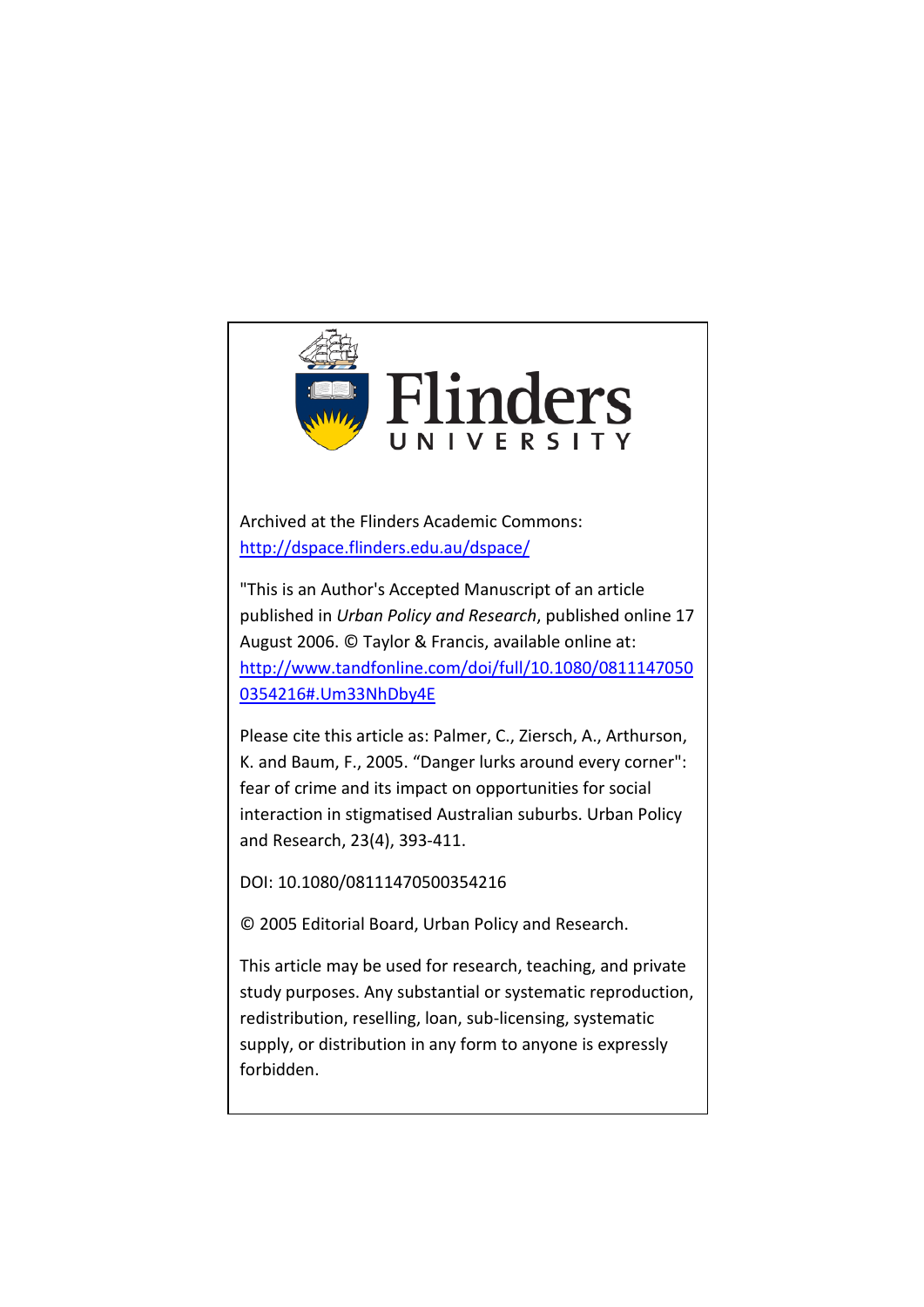**'Danger lurks around every corner': fear of crime and its impact on opportunities for social interaction in stigmatised Australian suburbs** 

> Dr Catherine Palmer Department of Public Health Flinders University GPO Box 2100 Adelaide, SA, 5001, Australia Ph: + 61 8 8204 4277 Fax: + 61 8 8204 5693 [catherine.palmer@flinders.edu.au](mailto:catherine.palmer@flinders.edu.au)

Dr Anna Ziersch Department of Public Health Flinders University GPO Box 2100 Adelaide, Australia SA, 5001 Ph: + 61 8 8204 4277 Fax: + 61 8 8204 5693 [anna.ziersch@flinders.edu.au](mailto:anna.ziersch@flinders.edu.au)

Dr Kathy Arthurson Centre for Planning & Building Studies University of South Australia GPO Box 2471, Adelaide, SA, 5001, Australia Ph: + 61 8 8302 2232 Fax: + 61 8 8302 2252

> Professor Fran Baum Department of Public Health Flinders University GPO Box 2100 Adelaide, SA, 5001, Australia Ph: + 61 8 8204 5983 Fax: + 61 8 8204 5693 [fran.baum@flinders.edu.au](mailto:fran.baum@flinders.edu.au)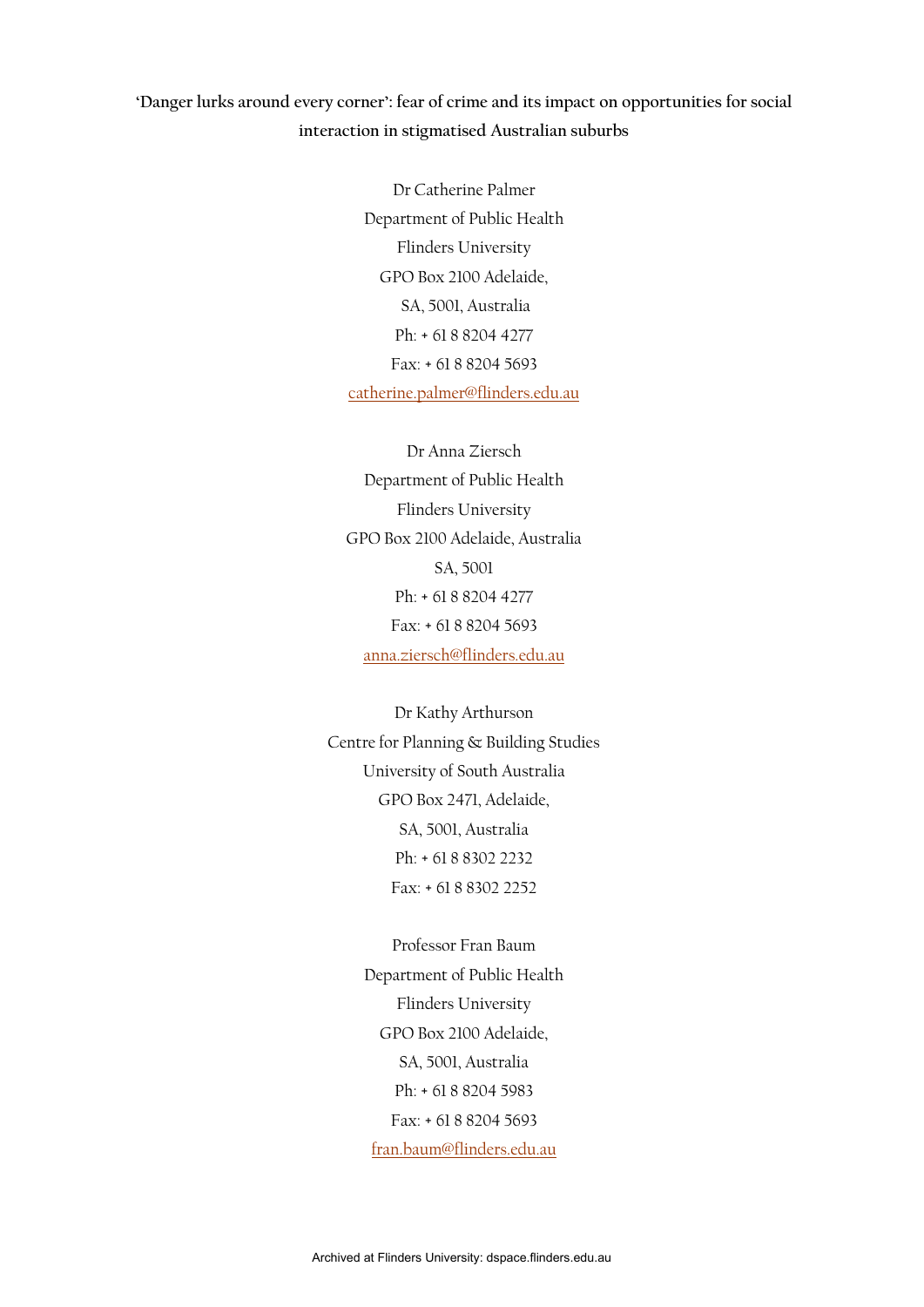# **'DANGER LURKS AROUND EVERY CORNER': FEAR OF CRIME AND ITS IMPACT ON OPPORTUNITIES FOR SOCIAL INTERACTION IN STIGMATISED AUSTRALIAN SUBURBS**

## **ABSTRACT**

This article examines some of the ways in which fear of crime impacts upon opportunities for social interaction among residents in stigmatised suburbs. As we explore in this article, neighbourhoods that are stigmatised by virtue of material disadvantage and poor reputations tend to be associated with a number of social problems, including higher rates of crime. This association with crime, our research suggests, has an impact on social interaction in these neighbourhoods. Specifically, fear of crime may make people less likely to draw on forms of social interaction which enable people to build trust through contact with their fellow residents. In developing this position, the article draws on qualitative data detailing residents' perceptions of safety in three neighbourhoods in Adelaide, South Australia, two of which are stigmatised as 'problem neighbourhoods'. The article concludes by considering the public policy implications that arise from the research.

**Key words**: fear of crime, stigma, suburbs, public housing, social interaction

## **INTRODUCTION**

Fear of crime is now an established part of the social landscape in Australian capital cities. The increasing anxiety of parents for the safety of their children, the presence of security alarms on homes and businesses and the growing popularity of gated communities are all testimony to a heightened apprehension about our personal safety. Such mounting fearfulness also extends to a landscape of fear in which certain places (the dark alley, the isolated train station, the park after dark) are regarded as dangerous locations where the risk of crime is perceived to be greater than elsewhere. One of these seemingly dangerous places is the so called 'rough neighbourhood', stigmatised because of its perceived high rates of crime, drug abuse, poverty, social disorder, poor physical environment and often higher than average numbers of residents in public housing.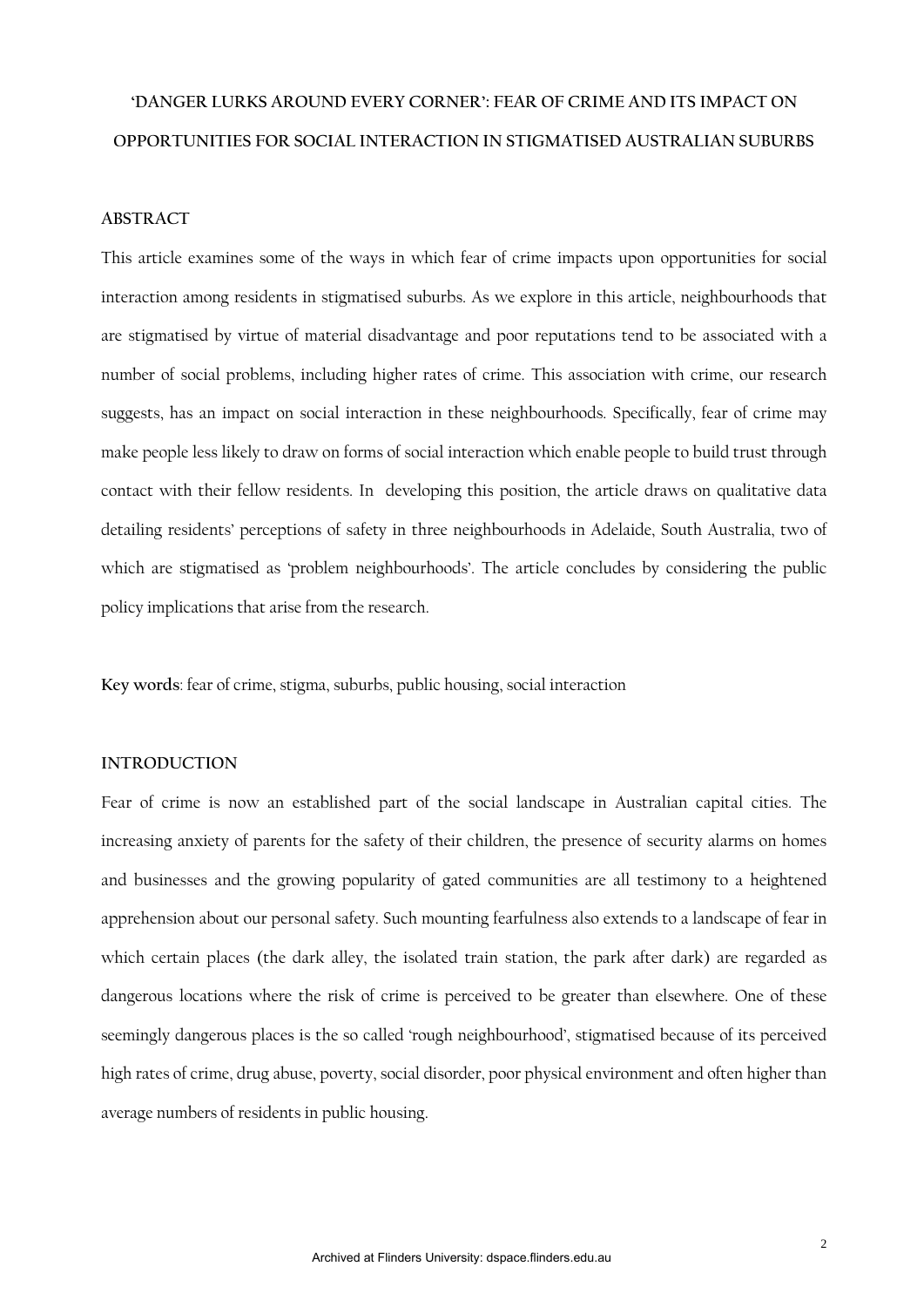The public housing estates that were developed across Australia during the 1950's to mid 1980's have increasingly become 'problem places' that are home to 'problem people' and repositories for social exclusion (Arthurson & Jacobs 2004). As detailed elsewhere (Arthurson 1998, 2004; Randolph & Judd 2000), economic changes, coupled with changes in family structures and progressively tighter restrictions governing access to public housing, has "resulted in tenants who increasingly experience problems of unemployment, low-income and poverty and, in some instances, increasing incidences of crime and violence" (Palmer *et al*. 2004: 412). The shift over the past two decades from public housing for families and working tenants to welfare housing has meant that public housing estates now feature amongst the most disadvantaged urban areas in Australia, with several studies demonstrating links between public housing and concentrations of poverty and related disadvantages (Carter *et al*. 1998; Holloway *et al.* 1998; Massey & Kanaiaupuni 1993; Sampson 1990). More particularly, the harsh social realities that often accompany such poverty are routinely appropriated by the media. Local media in South Australia, for example, describes The Parks public housing estate in the following way:

The Parks of 2004 is a far cry from the tight knit working class community of the 1950s which was dominated by industrial workers and their families. Decades of neglect have seen the area deteriorate into one of Australia's most disadvantaged. Today it is a welfare dumping ground, scarred by high levels of unemployment, poverty line incomes and ageing Housing Trust stock" (Messenger Press, May 12<sup>th</sup> 2004).

#### **Stigmatised suburbs**

As such media reporting begins to suggest, suburbs with high concentrations of public housing tenants and their residents are often stigmatised as 'dangerous', deviant', 'criminal' or 'anti-social' and such reputations reinforce many of the difficulties of these suburbs. Indeed, a growing body of literature points out that public housing is largely viewed in the popular imagination as being emblematic of a whole range of social problems (Hastings & Dean 2003: 172; Cole *et al.* 1999; Power 1987; Forrest & Kearns 2001; Dean & Hastings 2000). Viewed as such, residents in these suburbs are vilified as 'dangerous', deviant', 'criminal' or 'anti-social', caught in what Taylor describes as a "cycle of labelling and exclusion" (1998: 821).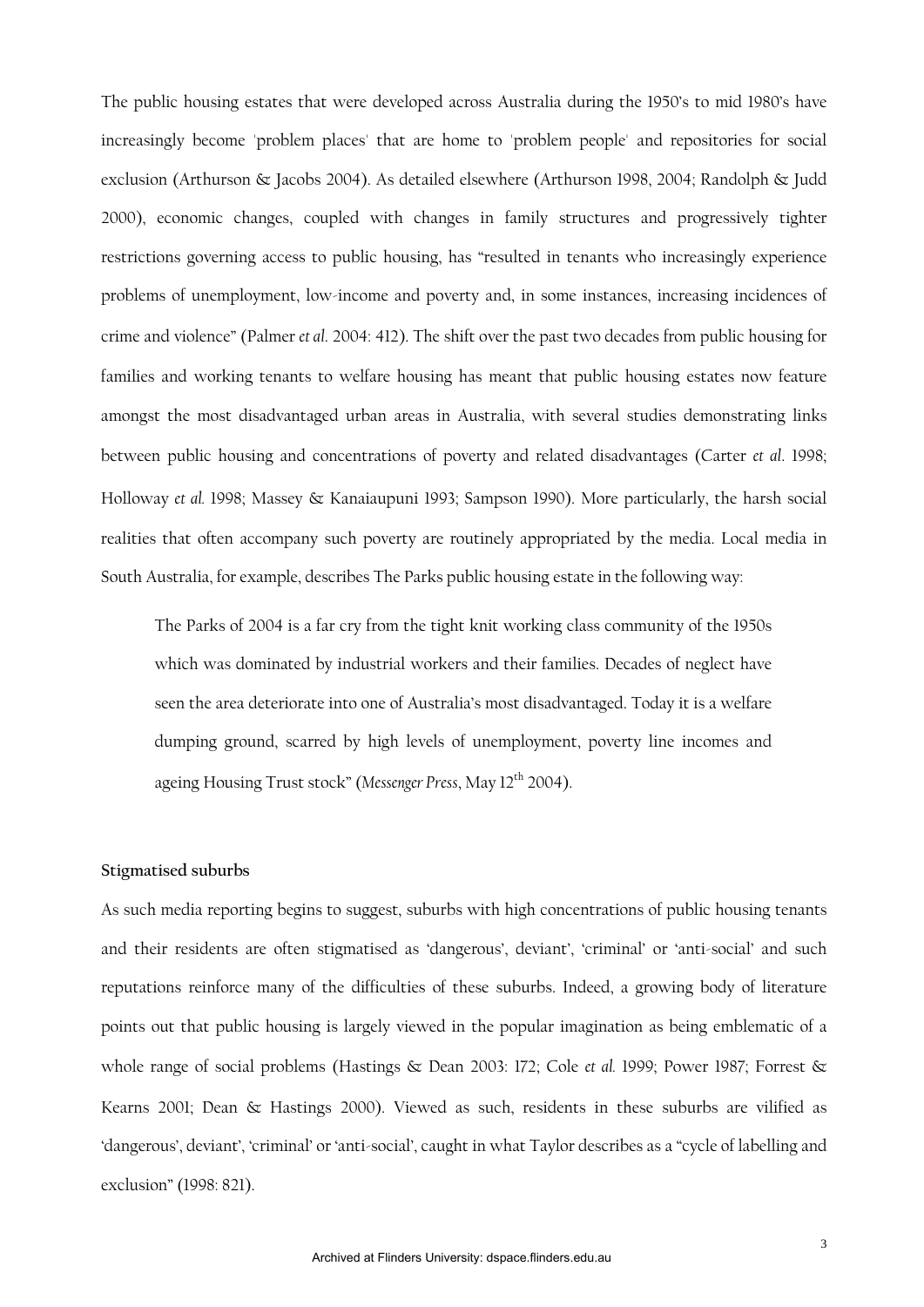The European literature points to the crucial role that the media play in sustaining or verifying outsiders' negative images of social housing areas, promoting images of 'the incapable tenant', the 'dreadful estate', high crime rates and youth gangs (see De Decker & Pannecouke 2004; Damer 1992; Brattbakk & Hansen 2004; Wassenberg 2004). The Australian media also has a long history of negatively portraying public housing. As far back as 1973, Brennan comments that some of the mass media painted the Green Valley area in Sydney's west as if it were "the repository of most of society's ills and that it is populated by a group of people who are especially incompetent or blameworthy" (Brennan 1973: 2). More recently, Arthurson (2002) raises the issue of how media portrayals often exaggerate, misrepresent and embellish negative representations of the housing estates. Inala, for instance, is depicted by the media as a bad suburb, one of the worst in Brisbane, even though data do not support this view. The housing authority acknowledges that whilst there are problems with high crime rates in Inala, in other suburbs the problems are greater. Most of the bad press arises because the regional courthouse, located in Inala, processes all the legal cases for the western corridor of Brisbane. Consequently, media reports the crime as happening in Inala even though it may be entirely unrelated to the public housing estate (Fischer 1998: 195). Similarly, East Fairfield Estate in NSW, prior to the decision taken to demolish it, was commonly characterised in the press as 'The Bronx' (Arthurson 2004).

Other research however finds that residents' perceptions of their housing and location are often *different* to those living outside of the neighbourhood. An Australian qualitative study, for example, found that some residents in stigmatised suburbs and housing were actively involved with and committed to their community, proud of the suburbs they lived in and despairing of those media portrayals and popular assumptions that stigmatise their suburbs (Palmer *et al.* 2004: 412). Nonetheless, the concentration of disadvantage and related social problems remain in these suburbs, despite some residents experiencing a different version of neighbourhood life to that customarily assumed by those living outside of the area.

## **Crime, disadvantage and social interaction**

Many studies have found a strong association between locational disadvantage and crime (see Pickett 2001; Almgren *et al*. 1998; Curry & Spergel 1988; Krivo & Peterson 1996; Sampson, *et al*. 1997; Chiricos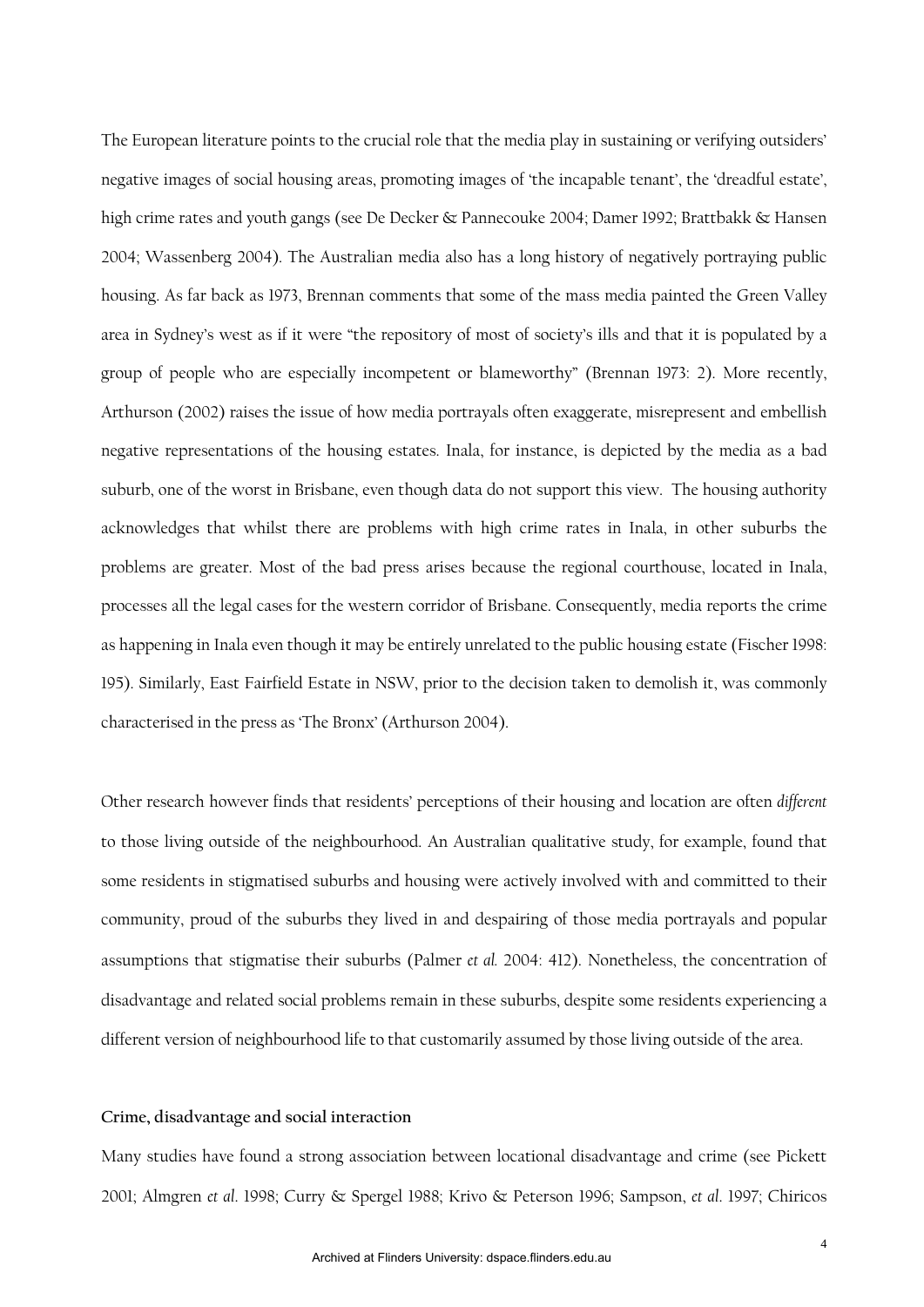1987; Blau & Blau 1982; Devery, 1992; Weatherburn *et al.* 1997). In an Australian study, Judd *et a*l. note that "crime rates have long been known to be higher in areas and among individuals affected by economic disadvantage" (2002: 13). There is also evidence to suggest that disadvantaged people are more likely to be both perpetrators and victims of crime (McNulty 1999; Messner & Tardiff 1986; Stubbs & Hardy 2000).

Other research suggests that high rates of deprivation may reduce informal control mechanisms, which, in turn, lead to increased crime and violence. Such a perspective finds its theoretical antecedents in the 'Social Disorganisation Theory' of the Chicago School (Shaw & McKay, 1942 in Kawachi *et al*. 1999) [1](#page-5-0) which argues that communities which lack social cohesion are less effective in exerting informal social control to establish and maintain norms to reduce crime and violence. In this way, it is argued that social connections between neighbours affect the local stock of trust, cohesion and resources for collective action in the community (Sampson, 1995) and that strong ties between residents promote informal measures of social control in neighbourhoods, which deters crime and promotes feelings of safety. Thus, the relationship between fear of crime and the social life of neighbourhoods can be self-reinforcing. That is, a fear of crime may promote distrust between neighbours, which interferes with the ability of neighbours to form social ties, which may lead further to the breakdown of order in the area and increased fear of crime (Forrest & Kearns, 2001; Ross, Mirowsky & Pribesh, 2002; Ross, Mirowsky & Pribesh, 2001; Skogan, 1991).

Importantly for this article, a growing body of research suggests that the ways in which people perceive their neighbourhood can affect the degree to which they participate and interact in their community (Macintyre & Ellaway 1999; Macintyre & Ellaway 2000; Austin *et al*. 2002; Ziersch *et al*. 2005). Much of this research indicates that there is a strong link between social interaction, 'local opportunity structures' and perceptions of crime and safety within neighbourhoods (Macintyre  $\&$  Ellaway [2](#page-5-1)000).<sup>2</sup> Baum and Palmer, for example, note that "in areas where there are multiple social problems, the

<span id="page-5-1"></span> $\overline{a}$ 

<span id="page-5-0"></span>Social disorganisation is defined as the 'inability of a community structure to realize the common values of its residents and maintain effective social controls' (Sampson & Groves, 1989 in Kawachi et al. 1999).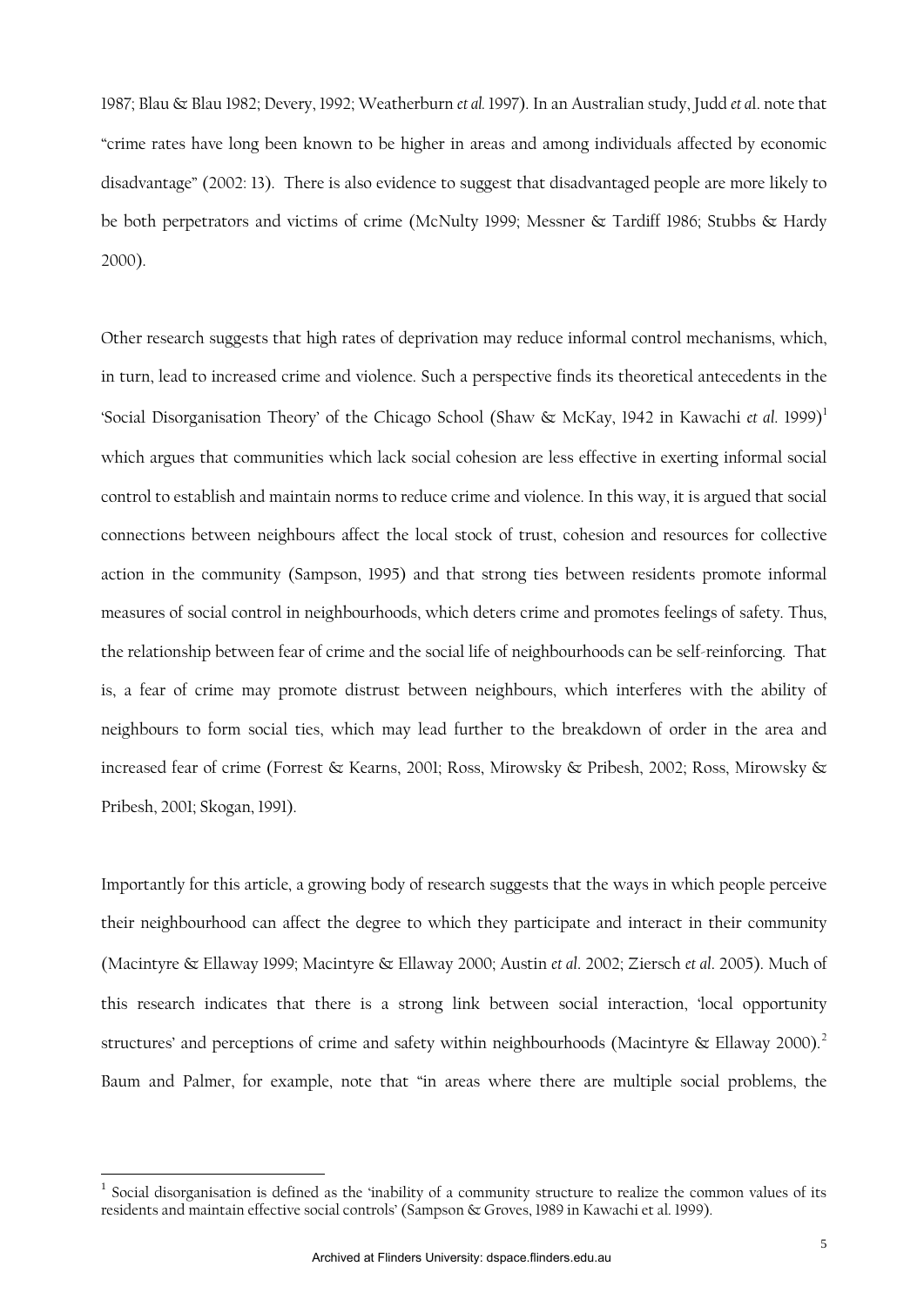opportunity structures do appear to be perceived as unsafe" (2000: 355), and residents are less likely to frequent places and locations within their neighbourhoods that can facilitate social interaction such as parks, shopping centres or other community hubs. Thus, whether or not neighbourhoods, and the people who live in them, are perceived to be safe or unsafe, has an impact upon opportunities for social interaction within these neighbourhoods.

## **METHODS**

-

This article is based on data from an exploratory qualitative research study in three neighbourhoods in the southern suburbs of Adelaide, South Australia, conducted between September and November 2003. The data used in this study relate to the residents' perceptions of crime in their neighbourhoods and the impact that this has on their opportunities for social interaction. Using the 2001 Australian Bureau of Statistics Census, three suburbs were selected, two of which had relatively high concentrations of public housing and one which had low. The key demographic characteristics of these suburbs are described below.

#### **Demographic profile of study areas**

Matchville has a population of  $3872$  $3872$ <sup>3</sup> One precent of this population is Indigenous,  $21\%$  were born overseas and 6% speak a language other than English. The median age of residents is 32 and median household income is \$500-\$599. The median weekly rent is \$50-\$99 and median monthly housing loan repayments are \$400-\$599. Twenty one percent of those aged over 15 have tertiary education, with 3% having a Bachelor degree or higher. The unemployment rate is 17%.

Midvale has a population of 4934. 66. One percent are Indigenous, 24% were born overseas and 6% speak a language other than English. The median age is 38 and median household income is \$400-499. The median weekly rent is \$50-\$99, and median monthly housing loan repayments are \$400-599. Twenty one

<sup>&</sup>lt;sup>2</sup> Local opportunity structures are "the socially constructed and socially patterned features of the physical and social environment which may promote health either directly or indirectly through the possibility they provide for people to live healthy lies' (Macintyre & Ellaway 2000: 343).

<span id="page-6-0"></span><sup>&</sup>lt;sup>3</sup> All of the following data comes from the Australian Census 2001, Australian Bureau of Statistics. To ensure anonymity when releasing data at smaller aggregations, the Australian Bureau of Statistics randomly alters some Census information slightly. This means that overall totals, for example for the population or number of dwellings, can vary slightly. Percentages may also not add up to 100 due to rounding.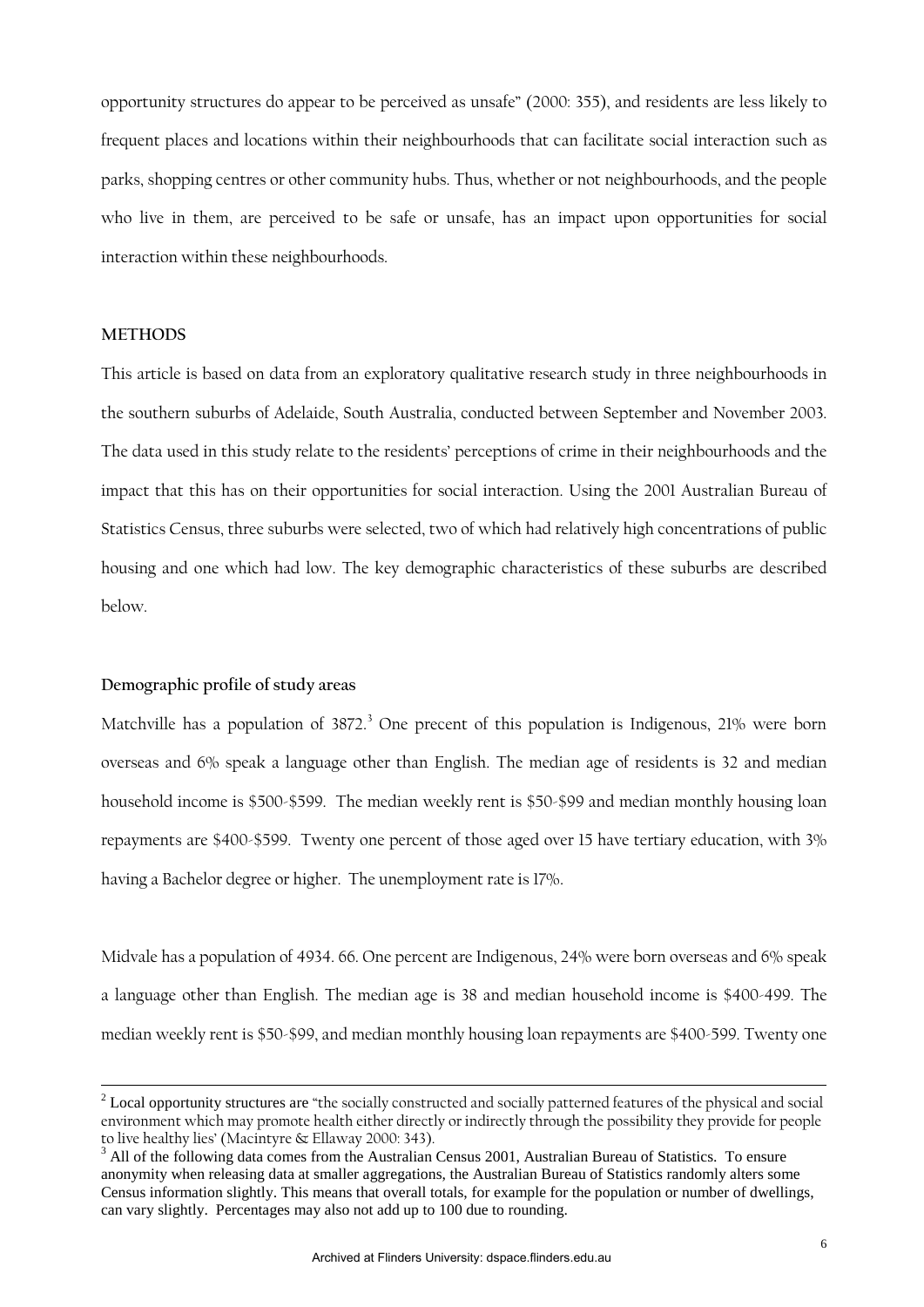percent of those aged over 15 have tertiary education, with 3% having a Bachelor degree or higher. The unemployment rate is 17.3%.

Hilltown has a population of 11,935 people. One percent of these are Indigenous, 26% were born overseas and 10% speak a language other than English. The median age is 36 and median household income is \$800-899. The median weekly rent is \$150-\$199 and median monthly housing loan repayments is \$600- 799. Thirty nine percent of those aged over 15 have tertiary education, with 12% having a degree or higher. The unemployment rate is 5.6%.

Further comparative data on housing tenure, family types and population transience is show below in Tables 1, 2 and 3. Table 4 lists the number of criminal offences recorded in each suburb.

|                          | Matchville | Midvale  | Hilltown  |
|--------------------------|------------|----------|-----------|
| Fully<br>owned<br>or     | 793 (52)   | 1125(54) | 3569 (86) |
| purchased                |            |          |           |
| Rented<br>State<br>trom  | 477(31)    | 590 (28) | 35(1)     |
| Housing Authority        |            |          |           |
| Rented from other source | 180(12)    | 255(12)  | 391(9)    |
| Other                    | 78(5)      | 121(6)   | 139(3)    |
| Total:                   | 1,525      | 2091     | 4134      |

**Table 1: Number (%) of dwellings in each housing tenure:**

**Table 2: Number (%) of family types:**

|                             | Matchville | Midvale  | Hilltown  |
|-----------------------------|------------|----------|-----------|
| with  <br>Couple<br>family  | 414(40)    | 508 (38) | 1917(55)  |
| children                    |            |          |           |
| family<br>without<br>Couple | 287(28)    | 481(36)  | 1,123(32) |
| children                    |            |          |           |
| One-parent family           | 323(31)    | 336(25)  | 427(12)   |
| Other family                | 15(1)      | 17(1)    | 27(1)     |
| Total:                      | 1043       | 1337     | 3494      |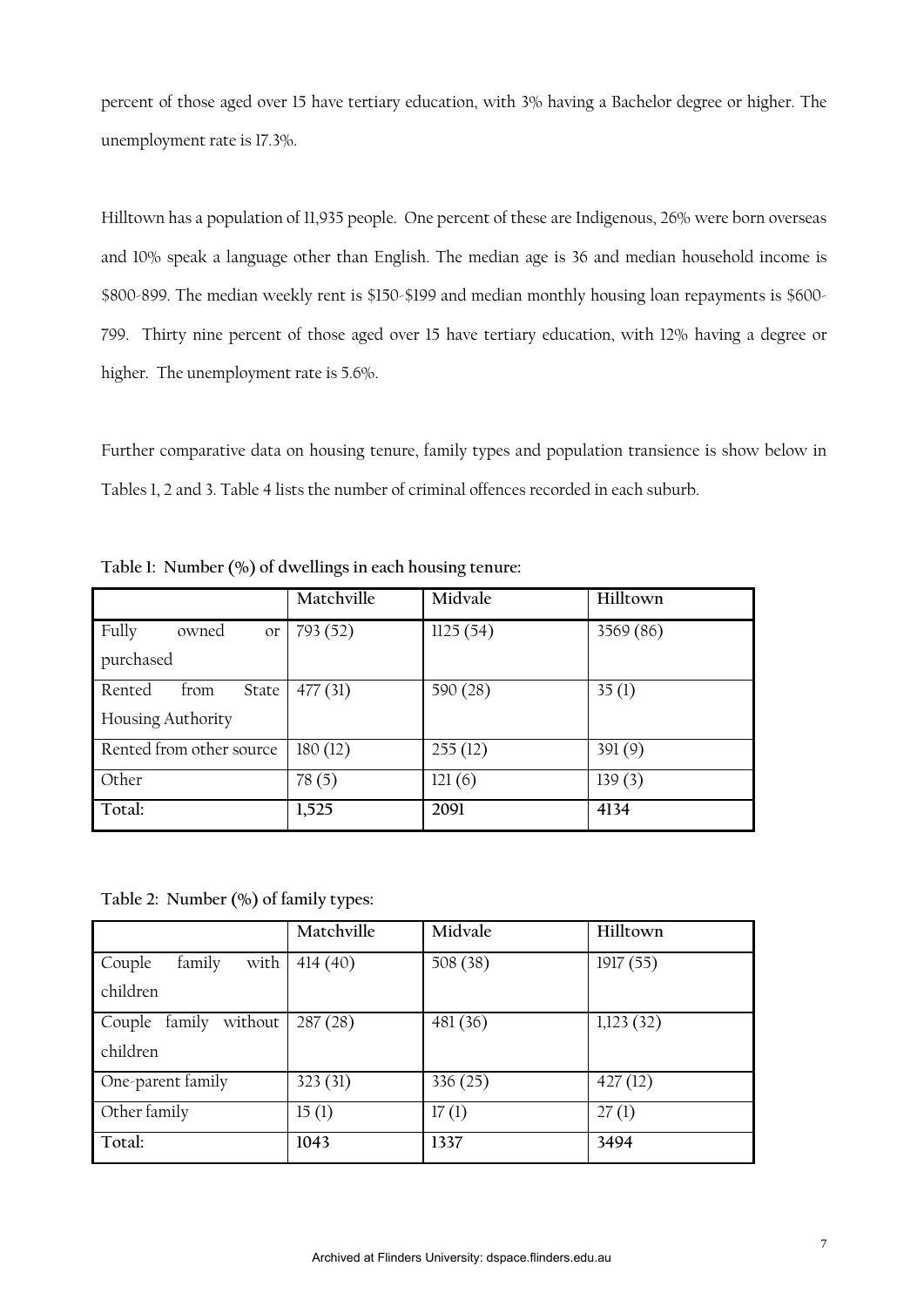| Table 3: Number (%) at same address 1 and 5 years ago |  |  |
|-------------------------------------------------------|--|--|
|-------------------------------------------------------|--|--|

|                                     | Matchville | Midvale  | Hilltown  |
|-------------------------------------|------------|----------|-----------|
| At address 1 year ago <sup>a</sup>  | 607(18)    | 720(15)  | 1,586(14) |
| At address 5 years ago <sup>p</sup> | 1,186(35)  | 1554(35) | 4,021(37) |

aged over 1 year

**b** aged over 5 years

# Table [4](#page-8-0): Rate per 1,000 population of criminal offences recorded<sup>4</sup>

|                             | Matchville | Midvale | Hilltown |
|-----------------------------|------------|---------|----------|
| Offences against person     | 24.3       | 26.4    | 4.7      |
| (excluding sexual offences) |            |         |          |
| Sexual offences             | 1.8        | 4.6     | 0.6      |
| Robbery and extortion       | 1.3        | 2.1     | 0.2      |
| Crimes against property     | 175.6      | 152.0   | 58.1     |

## **Sampling**

 $\overline{a}$ 

From each of these suburbs, residents were purposively selected on the basis of housing tenure for participation in focus groups and in-depth interviews. Respondents were recruited for voluntary participation via fliers distributed to primary schools and community health services, as well as those placed on noticeboards in libraries, supermarkets, veterinary, medical and dental surgeries, real estate agents and other public places in each area. An advertisement was also placed in the local community newspaper covering the study areas. Each suburb was also letter box dropped with two hundred fliers calling for volunteers to take part in interviews and focus groups. The South Australian Housing Trust and Homestart also mailed information about the project to their tenants and residents to help with recruitment. Three focus groups and four in-depth interviews were conducted, with a total of 17 participants.

The interview and focus group data was analysed using thematic analysis with the assistance of the NUD\*IST software package. Validity of the analysis was ensured by triangulation of the different sources

<span id="page-8-0"></span><sup>&</sup>lt;sup>4</sup> Data taken from the South Australian Office of Crime Statistics & Research (2003)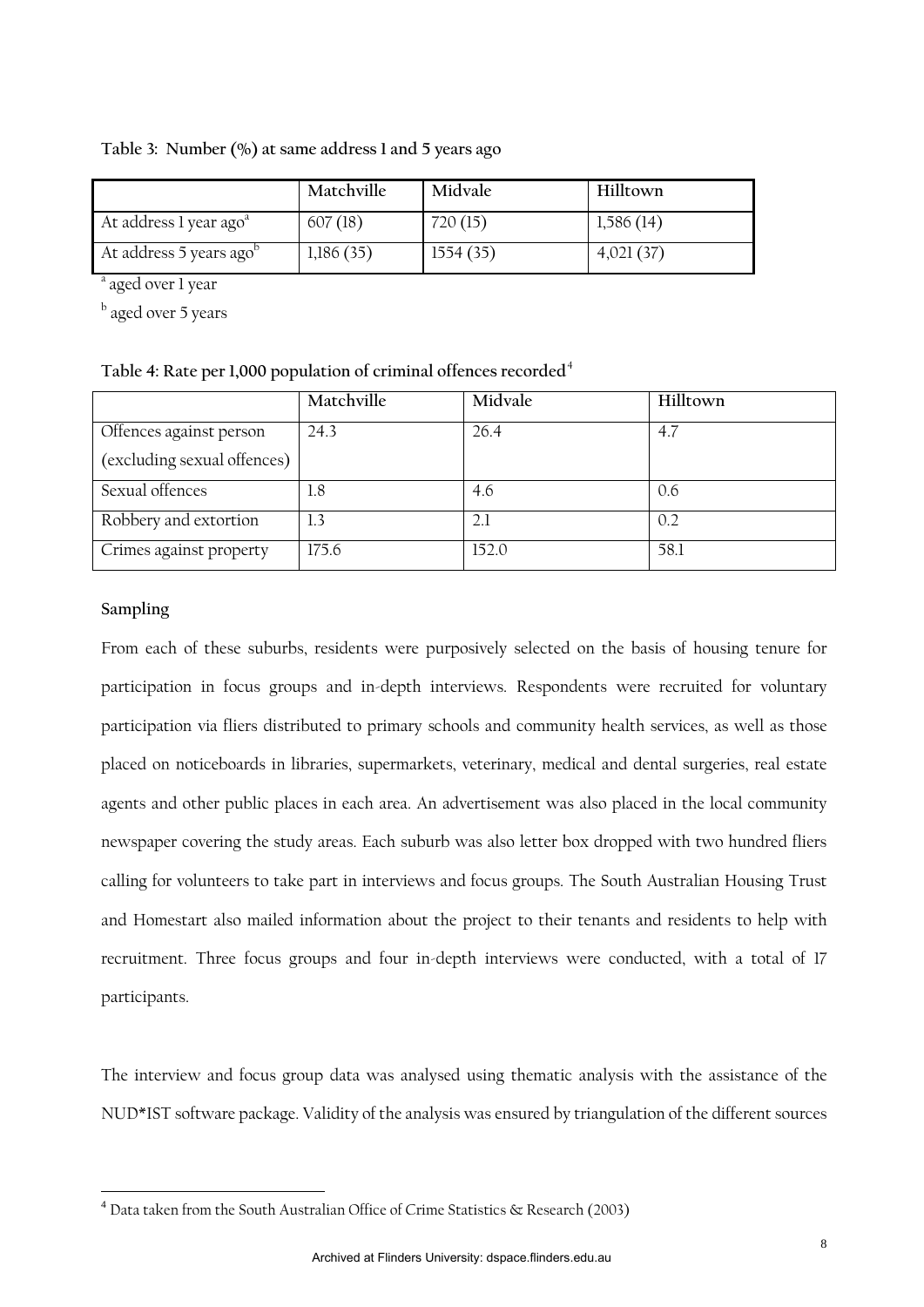of data by at least two members of the project team, and by at least two members of the research team being involved in coding each set of data.

## **RESULTS**

The three sections of the results report data from the two high public housing areas. Following this, the data from the low public housing area are discussed.

#### **Unsafe places: resident's perceptions of Midvale and Matchville**

The qualitative data suggests that residents of the areas with high public housing, Midvale and Matchville, regard parts of their neighbourhoods as being places where they feel some degree of apprehension for their own safety. Karen<sup>[5](#page-9-0)</sup>, an elderly female resident describes living in Matchville in the following way:

"I mean you go out the door with a handbag on your hand and you're frightened if you….well I go with a walking stick when I do walk a little bit. I'm frightened that somebody's going to come behind you and bash you over the head to grab your handbag."

While for some, this sense of vulnerability was related to their perception of the *entire* neighbourhood as being unsafe, for others, this perception was localised or directed towards certain pockets of the suburb rather than the suburb as a whole. For these people, their accounts of the 'roughness' of their neighbourhood were quite specific in terms of identifying particular streets or areas that were more problematic than others:

"when we split it [Midvale] up – um – the bad bits – well I know where you can do all your drugs, plus I know where you can buy them in the area….down by the creek there and the units" (Lelsey, Midvale).

<span id="page-9-0"></span>the bad bit is over by [another] Street, down the back of the Community House and running along near the train line. That's where a lot of the "bad" element comes from shall we say!" (Barbara, Midvale)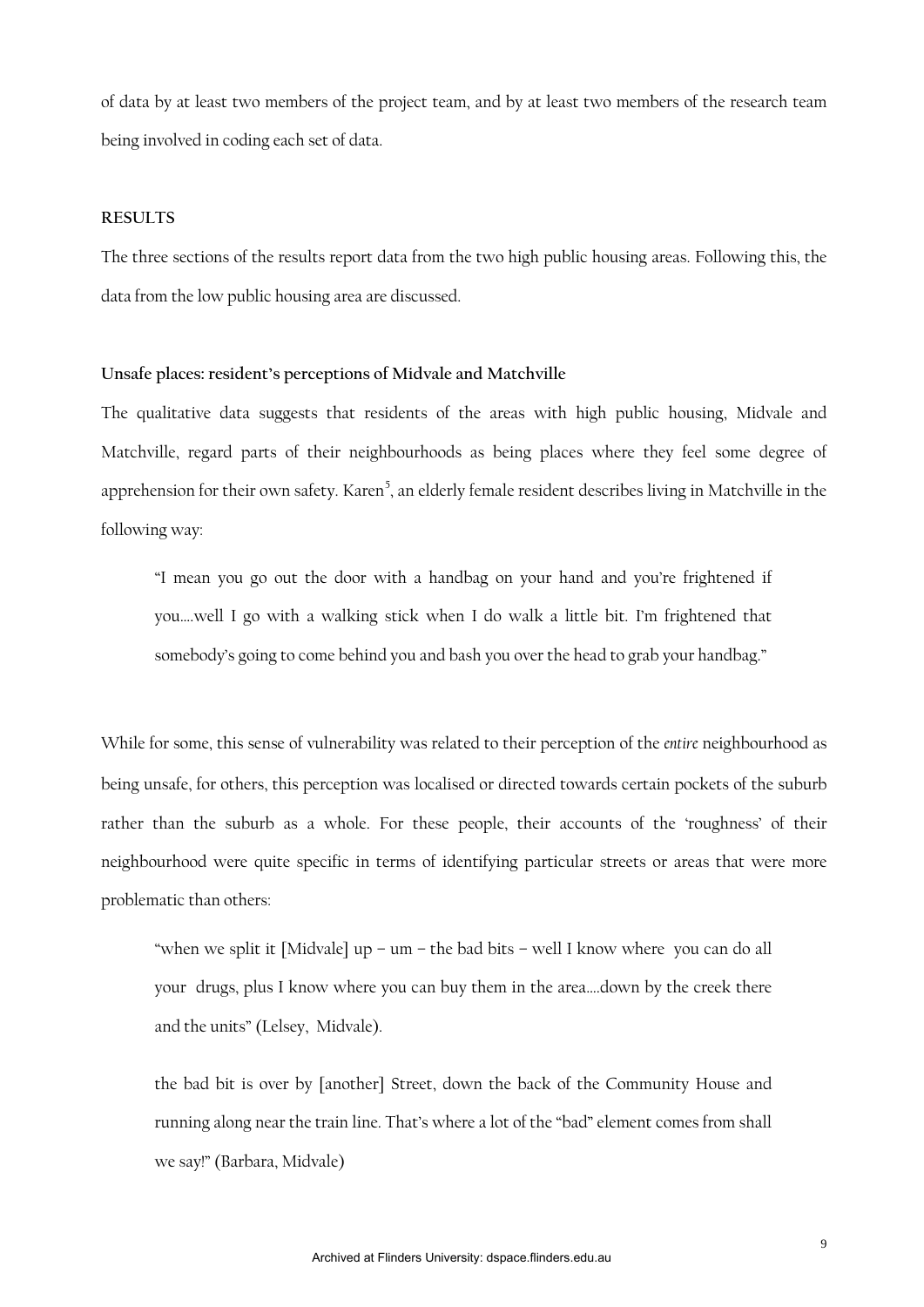As we report elsewhere, the 'bad bits' in Midvale were described as having higher degrees of domestic violence and drug use. In the words of one of the respondents from that study, the 'bad bits' of Midvale were home to "'the people that are more into domestic violence, more into child abuse, more into drugs'" (Palmer *et al*. 2004: 420).

Whether someone drove or walked through their neighbourhood had an influence on their perceptions of the safety of their suburb, as evidenced in this following exchange from a focus group conducted in Matchville:

| Interviewer: | "How do you find Matchville, Amy?                                      |
|--------------|------------------------------------------------------------------------|
| Amy:         | I actually quite like it.                                              |
| Carol:       | But you drive.                                                         |
| Amy:         | That's true, I do drive so I don't have to worry about walking around. |
|              | That is a really good point. So I see things from a slightly different |
|              | perspective as well."                                                  |

For several respondents, their fear of crime in their suburb was related to a heightened sense of vulnerability when using public transport. Those who were worried about crime on public transport avoided catching buses at certain times of the day or night, citing specific instances that made them fearful of using public transport at what they regarded as 'unsafe' times:

"I never catch a bus after 1.00 pm because this boy….he literally kicked the back window out of the bus…and then started to kick the middle doors out…The bus couldn't go anywhere because there was glass all over the road and everything …. The school kids I keep away from" (Karen, Matchville).

Such quotations also make clear that, for some respondents, the behaviour of specific individuals or groups of people gave rise to their apprehension. In this instance, young people were one such group

<u>.</u>

 $<sup>5</sup>$  Pseudonyms are used to preserve the anonymity of respondents.</sup>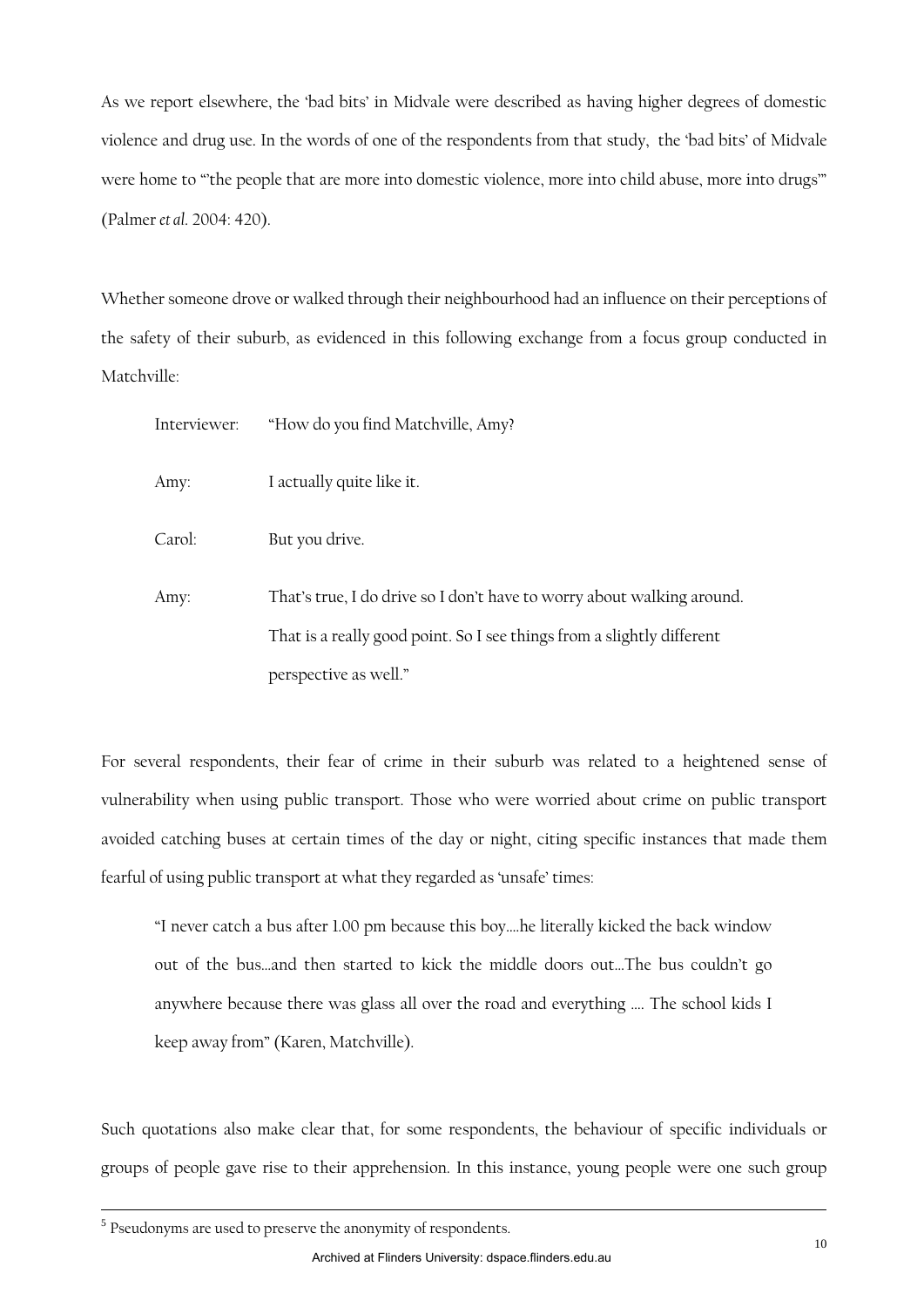whose behaviour made some residents particularly fearful. For some, it was a general apprehension about "young kids wandering the street and things like that." (Lena, Matchville). For others however, quite specific behaviours and activities were identified as provoking fear and apprehension:

"the one that lives on that side of the street, contrary to what his Mummy and Daddy think, is the local hoon and I wouldn't give him the keys to my house! Your house would be done over. He is one of the four group members called AOD [Adults of Destruction] – that does all the graffiti around here" (Barbara, Midvale).

Residents with mental health issues were also regarded as being 'dangerous' and threatening, particularly in Matchville, with several of the participants in interviews and focus groups claiming to avoid people who displayed what appeared to be signs of mental illness, fearing them to be a "danger to themselves and those around them" (Lena, Matchville). People occupying emergency public housing were also singled out as being particularly 'dangerous' people, as evidenced in the summation of Liz, a resident in public housing in Matchville: "they think 'cause it's emergency housing type, we get a lot of hooligans."

While for most participants it was the perception or the possibility of danger that contributed to their fearfulness and apprehension, others had actually experienced violence first hand, which heightened their sense of vulnerability. Margaret spoke of "having the front door kicked in for no reason whatsoever", while another described a series of episodes, some violent, committed against her property: "I've had eggs thrown at my house, I've had my letter box graffittied. I've had the outside of my house graffittied. Been abused. Then we had a gun shot here, Thursday week ago" (Karen, Matchville). As such accounts make clear, the residents in Matchville (and to a lesser extent Midvale) who took part in the research, share a perception that parts of their neighbourhoods are indeed dangerous, evidenced, in part, by the behaviour and activities of certain individuals and groups of people who live in these suburbs.

#### **Fear of crime and its impact on social interaction**

The qualitative data indicated that the ways in which people perceive and experience fear, especially in relation to the risk of becoming a victim of crime, can have a detrimental impact on opportunities for social interaction at the neighbourhood level.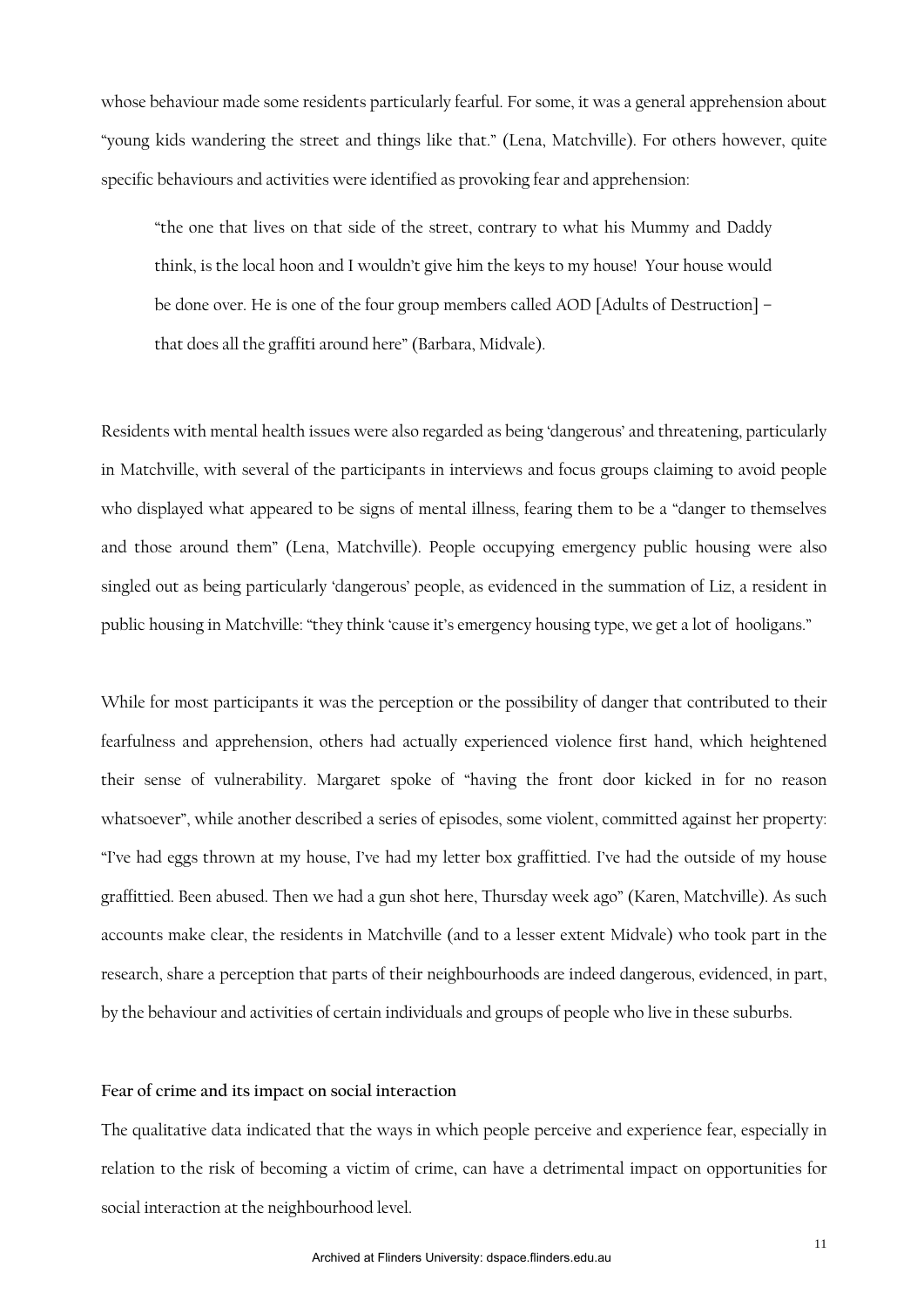In broad terms, a reluctance to become involved with the social or civic activities in the neighbourhood was linked to a perceived risk to personal safety. This manifested itself most notably in a tendency "to just keep to myself". One woman from Midvale, for example, reported that "a lot of people want to stay home. They don't want to get involved because….I think they're, well…a lot of people are frightened to come out. They don't want to."

Elsewhere, residents reported people being too fearful to even open their front door:

"when we did this doorknock for Neighbourhood Watch…we did over 100 homes and a lot of the time people weren't home but a lot of time people were home but they wouldn't answer the door because they were frightened and this was during the day because we did not doorknock at night time" (Carol, Matchville).

Such comments also reflect the way in which night time helps to construct a landscape of fear that curtails opportunities for social interaction. That is, what might be regarded as a reasonably safe place during daylight hours, becomes a 'no go' zone after dark.

Other respondents described a situation in which personal experiences of crime had impacted upon their ability and willingness to become involved in community life:

"I just stay to myself….I think probably because I don't trust people….Until I was broken into I felt really good. Like I said, I never locked my back door. Once I went away, and I told one person in the neighbourhood that I was going away and that weekend I was broken into" (Susan, Midvale).

Here, we see a particular event altering this resident's sense of safety in her neighbourhood, changing it from a suburb where she trusted people implicitly to one that was now home to people whom she was profoundly suspicious of.

Fear of crime and its impact on opportunities for social interaction also manifested itself in terms of some residents feeling uneasy around certain sites within their neighbourhood where particular kinds of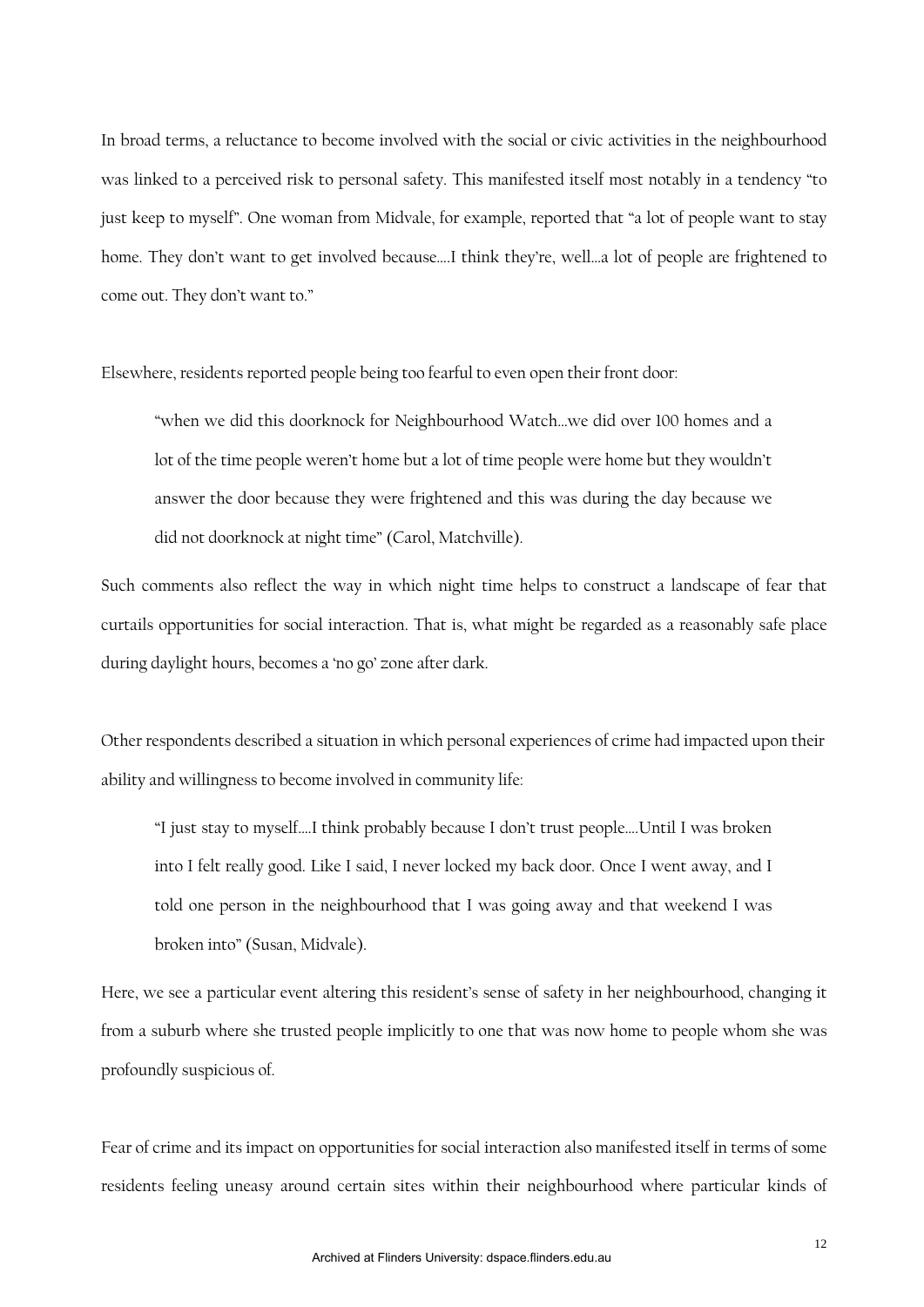people gathered. Some of the participants in the Matchville focus group, for example, claimed to avoid the large, local shopping centre because of some of the groups of people who hung around it:

"I don't like going to [the shopping mall]. I'm quite nervous at [the shopping mall]. I don't shop there. Very seldom, only if I have to go there for some particular reason. And I don't go there, because I find the area around the social security area, I find it quite scary" (Margaret, Matchville).

#### **Children and safety**

The perceived safety of neighbourhoods was closely linked to parents' apprehension for the welfare of their children. While only one of the respondents had small children, a broader anxiety of children playing unsupervised was noted by several of the participants. Liz, who had teenage children in Matchville, noted that: "as soon as school holidays come, you never see a child out on the street, not riding bike, nothing, unless they're getting in out of a car to go with their parents or getting on a bus. Because children just don't wander the street anymore."

The 1982 abduction of a young girl from her Matchville home was also identified as contributing to the stigma of the southern suburbs:

- Amy: We had police come and doorknock all the houses in Matchville, asking about [the abducted girl]…
- Carol And that's another stigma on the area.
- Lena And when [another girl] went missing, Matchville again became, you know…. Even though that was in [another suburb], it was another stigma on this general southern area.

Society's anxieties around children were articulated by several respondents as being a significant barrier to children taking part in informal activities in their neighbourhoods such as playing in public spaces or talking to unknown adult residents. Barbara, a middle aged woman from Midvale, with adult children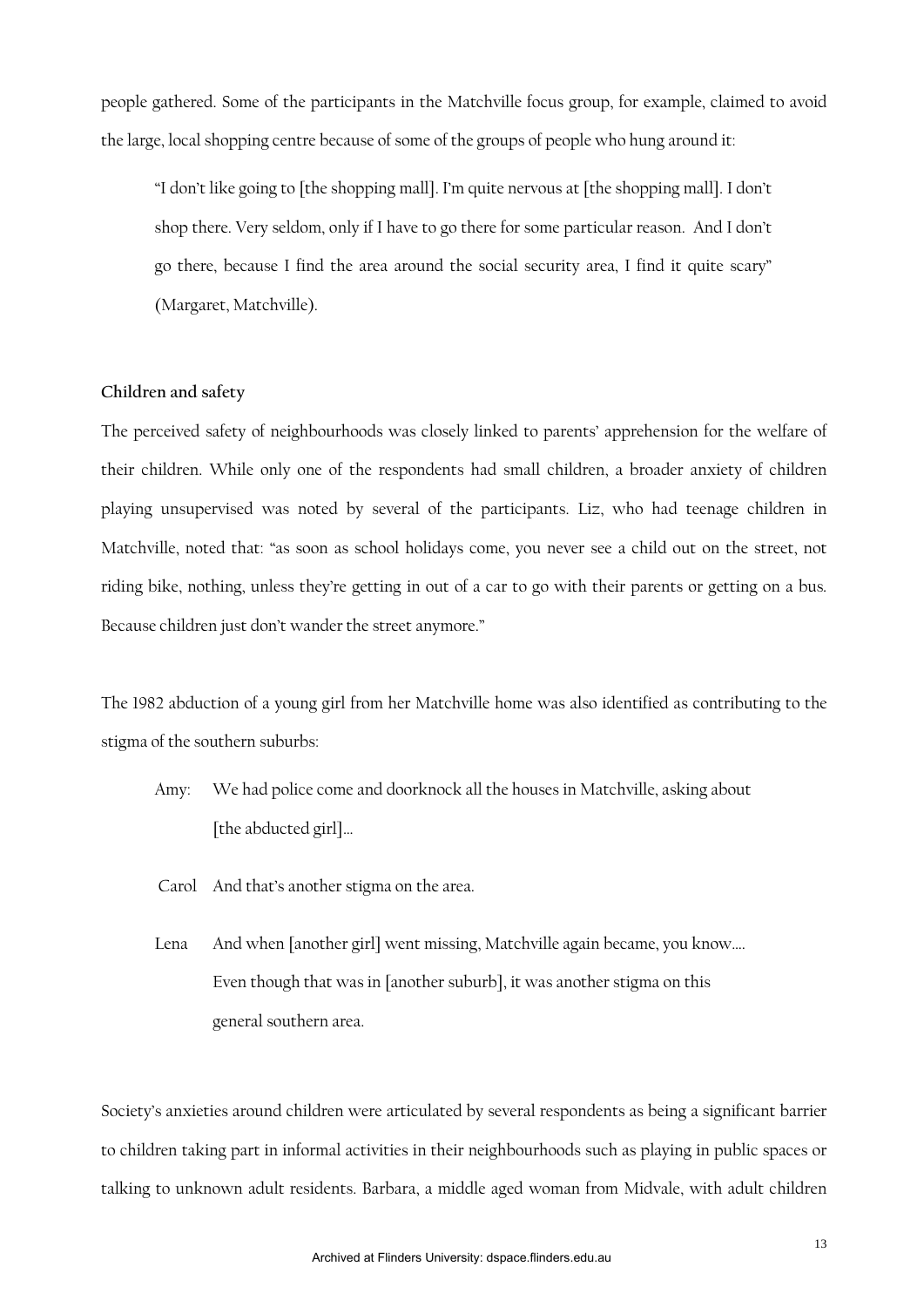and grandchildren of her own, reported the following encounter with the parents of the young children living over her back fence:

"the neighbours who live at the back of us – they're a young couple with two children – two and a half to three and about five years of age. My husband will be outside planting veggies and the people who lived there before, usually they'd talk to you, but this lot! The little boy said "hello" and the parents immediately said "come here! – don't talk to the lady! I thought -'ok yeh stranger danger and all that stuff,' but it's a bit sad!"

Other comments provided evidence of the sense of anxiety about the safety of children that is now commonplace in most suburban contexts. In response to the observation that children were no longer riding their bikes or playing in the streets, another woman from the Matchville focus group retorted that "it's also the fact that, who do you trust? Who the hell can you trust anymore? Because the nice little old guy up the road. He might look ok, but he might have a pretty sick mind." In other words, the apprehension that surrounds children provides a useful window into a broader theme; that of neighbourhoods in which nearly all strangers and acquaintances need to be treated with caution. In light of such sentiments, it is perhaps not surprising that opportunities for social interaction are limited to close neighbours and friends in the neighbourhood.

#### **Media representations and fear of crime**

In support of the qualitative data presented here, the media reporting of these 'dangerous suburbs' is also part of the contextual backdrop against which to consider people's heightened anxiety for their personal safety when living in suburbs that are stigmatised as 'rough' or 'dangerous'. In the case of Midvale and Matchville, the media coverage of a violent assault that took place during one of the weeks in which the research was being conducted provides a timely illustration of the ways in which media representations of stigmatised suburbs can contribute to resident's fear of crime and its impact upon opportunities for social interaction.

At the time of the fieldwork which informs this article, two men were assaulted by "a gang of up to 20 youths" (*The Advertiser* October 28th, 2003) when they tried to stop a graffiti attack, triggering a spate of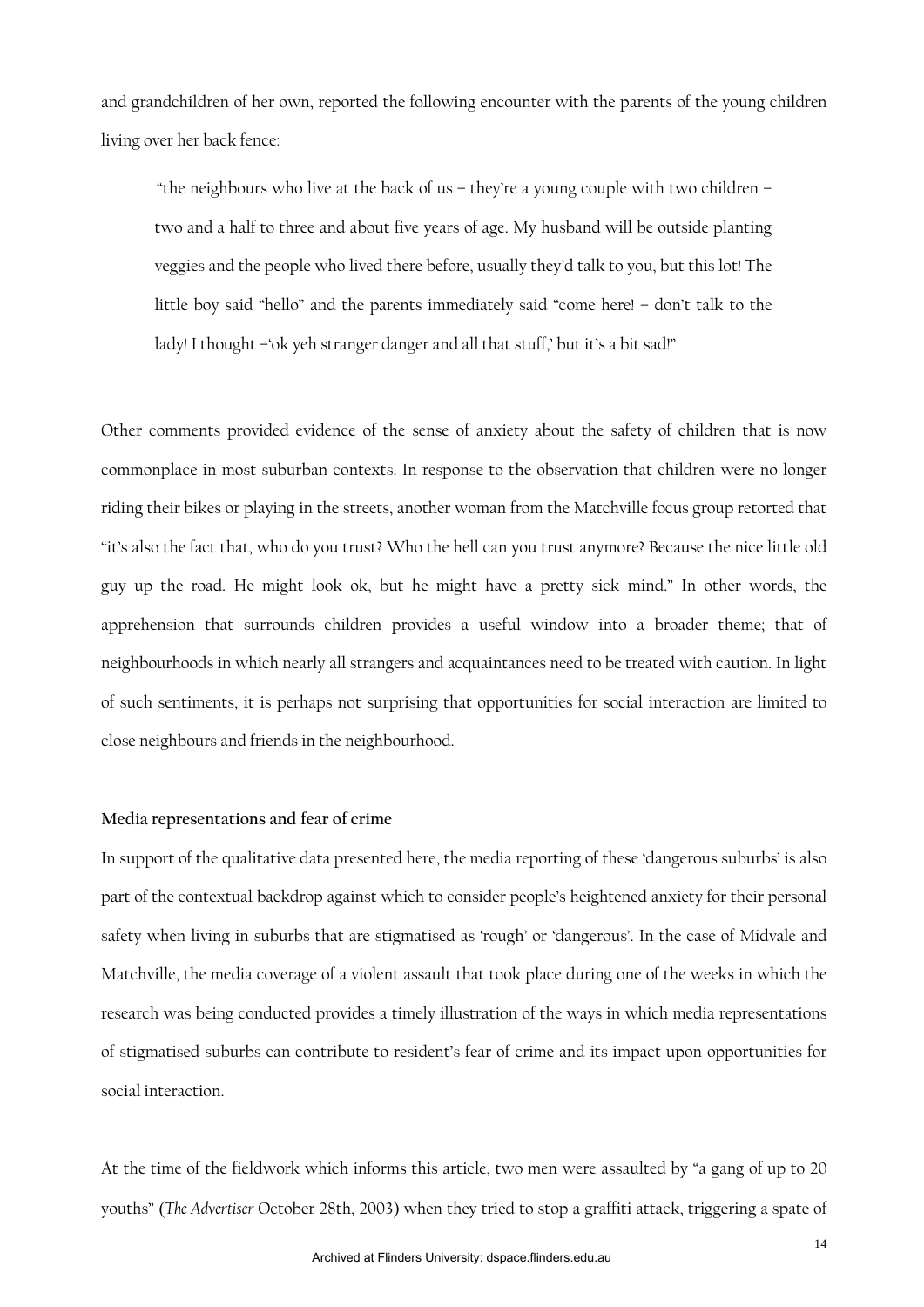media reporting of 'savagery in the suburbs' (*The Advertiser*, Tuesday October 28<sup>th</sup>, 2003: 4). "Gangs of young thugs roaming the streets at night, vandalising property and assaulting people" were reported in *The Advertiser*. An apposite headline provides the title for this article: in one instance, the southern suburbs were described as places "where danger lurks around every corner" (*The Advertiser* October 28th, 2003: 1).

Importantly for this article, the media also reported that some residents in Midvale had become socially isolated through fear of crime. Over the course of the week in which this incident took place, the narrative direction of the media coverage shifted from presenting the problem – the thuggery and violence – to describing the *socially isolating effects of fear of crim*e. By-lines such as "Don't tell us gangs don't exist, say the residents too afraid to go out at night' (*The Advertiser*, Wednesday October 29<sup>th</sup>, 2003: 1) or "they are the suburbs of fear – where residents are afraid to leave the safety of their homes at night" (*The Advertiser*, Wednesday October 29<sup>th</sup>, 2003: 4) portrayed a scene of whole suburbs of people secured away from danger.

Elsewhere in the newspaper, articles quoted residents for whom social interaction had all but ceased:

"We are prisoners in our own home. We feel helpless, we don't go out because we are putting ourselves at risk" (*The Advertiser*, Wednesday October 29<sup>th</sup>, 2003: 1).

"Friday and Saturday nights and you don't go out, simply you are putting yourself at risk" (*The Advertiser*, Wednesday October 29<sup>th</sup>, 2003: 5).

*The Advertiser* went on to quote 'Clarence', a middle aged man who had been savagely beaten by two youths while out walking in Midvale as follows: "Clarence is deeply worried about the issues raised by the attack – the scenario of adults too scared to walk down the street to the shops" (*The Advertiser*, Wednesday October 29th 2003: 4). Critically for this article, such quotations convey the very real impact that fear of crime may have on social interaction. In such examples, basic opportunities for social engagement and interaction with others – walking in the street, going to the shops – have been stifled by a perceived risk to personal safety.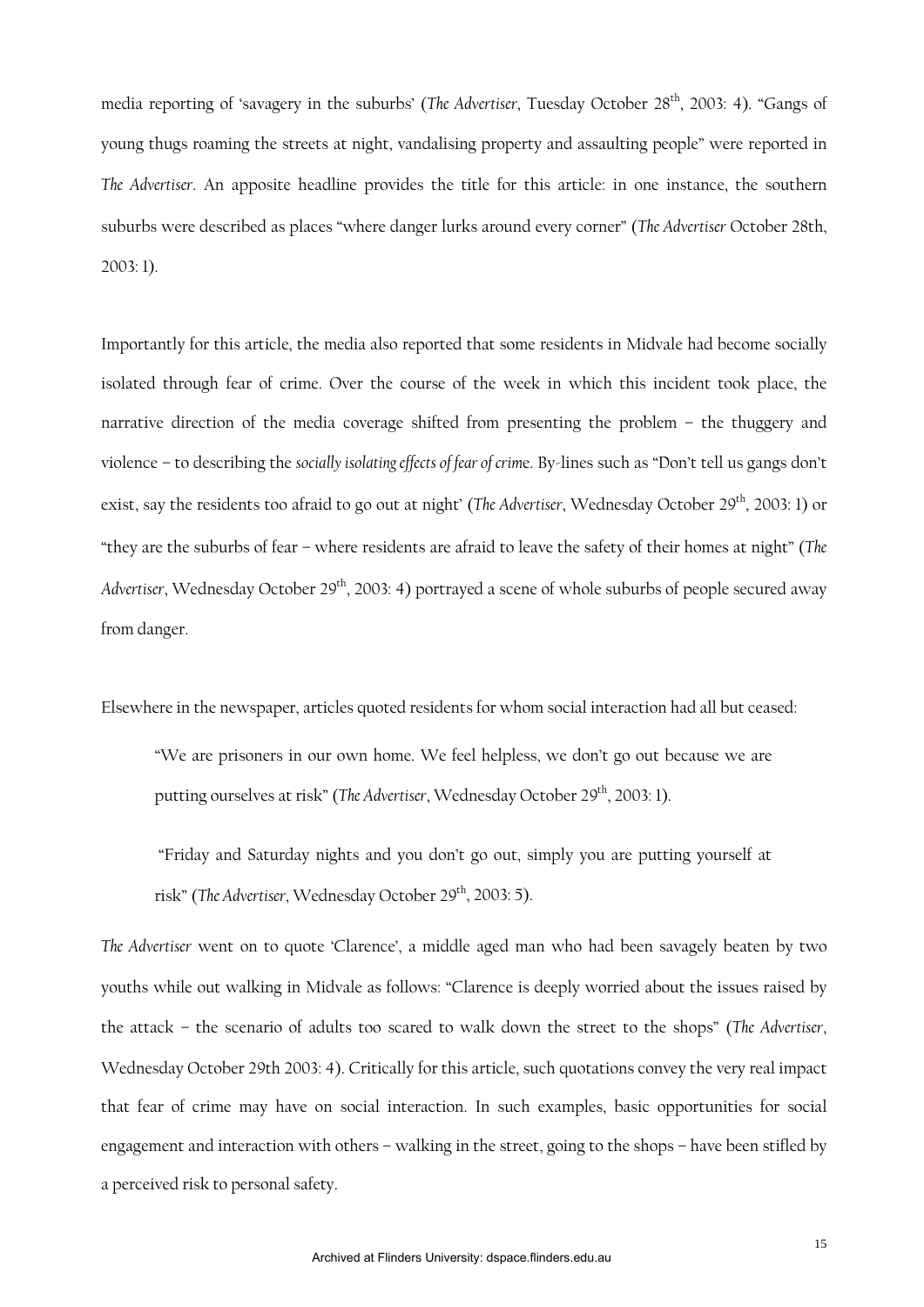While such negative media reporting of the suburbs and their residents, as well as perceptions of risk of crime, are certainly part of living in the stigmatised suburbs of Matchville and Midvale, it is important to note that this is just *one* dimension of life in these neighbourhoods. Parts of our research reported elsewhere found that residents in these stigmatised suburbs were also actively involved with and committed to their community, proud of the suburbs they live in and despairing of those media portrayals and popular assumptions that continue to stigmatise their suburbs (Palmer *et al.* 2004). Some of the residents who took part in this research were involved with a wide range of social and civic activities that confounded the stereotype of residents as disengaged from their community. In other words, while fear of crime may provide a backdrop to many of the experiences of residents in suburbs like Midvale and Matchville, to portray the entire area as being a 'suburb of fear' is to miss many of the complex, multiple realities of people's experiences of neighbourhood life.

#### **Safe as houses: resident's perceptions of Hilltown**

The previous sections described the perceptions of personal safety and vulnerability of residents in the stigmatised suburbs of Matchville and Midvale. By contrast, residents who took part in the focus group in the comparatively affluent suburb of Hilltown reported markedly different perceptions of crime. As discussed further in this section, fear of crime in Hilltown was related, almost exclusively, to property, rather than to personal safety. For all of the respondents in the focus group, Hilltown was regarded as a safe place to live, with notions of safety frequently being aligned with attributes such as 'quiet' or 'pleasant'. For example, Brian described Hilltown in the following way: "it's a pleasant area to be and then I'm always pleased to take our grandchildren. We often go walking around the area, perhaps to the different and playgrounds and it's so. It's a pleasant area to be in."

As we saw in Midvale and Matchville however, nightfall changed one's perception of the neighbourhood. Helen regarded Hilltown as a safe place to live, however she and her husband tended not to venture out of their home after dark: "We don't go walking at night or go out much at night. I mean, I think most areas have got an undercurrent of mugging, vandalism and drug dealing going on." It is worth noting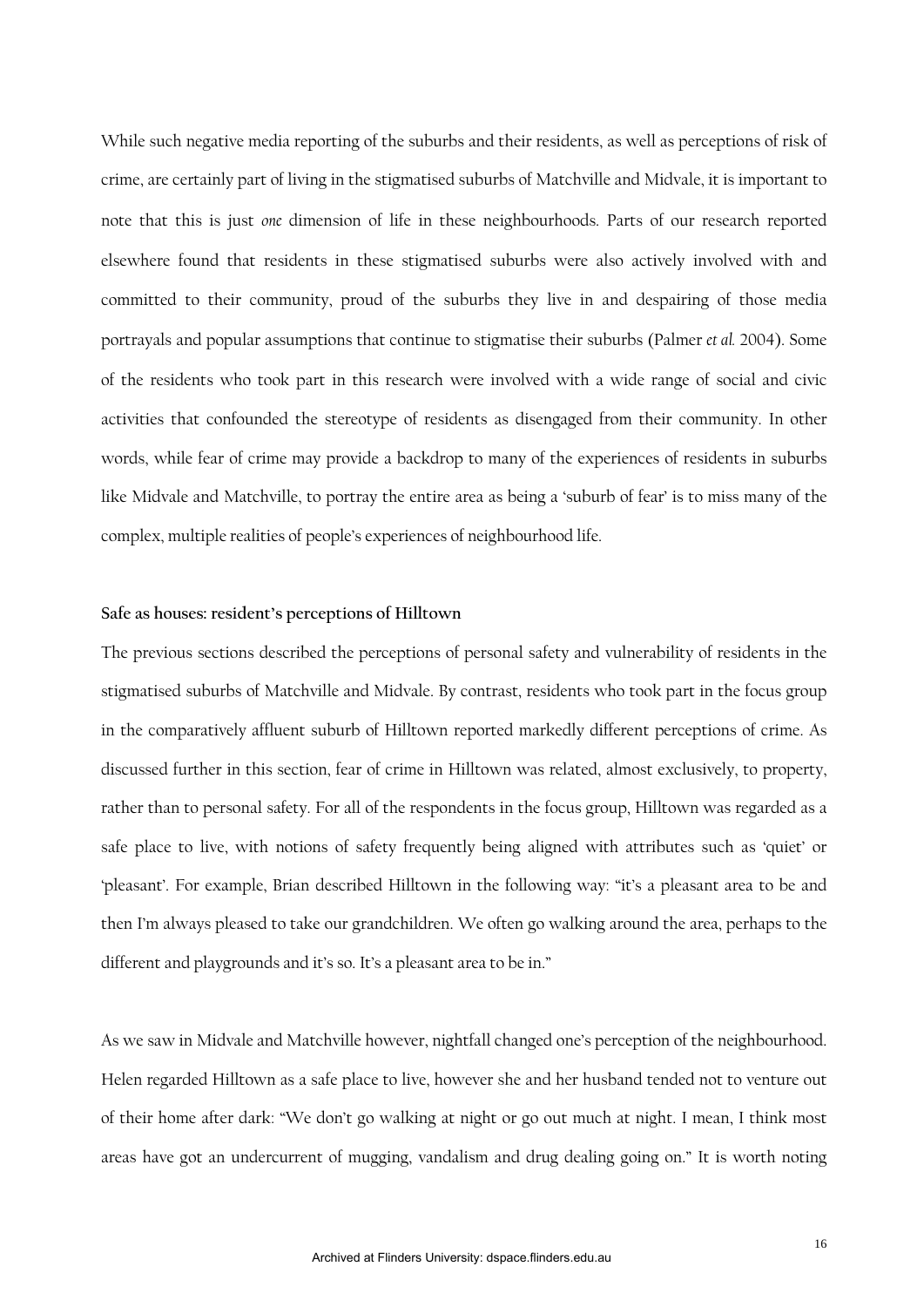however, that such comments from these elderly residents were more reflective of feeling nervous about their declining physical abilities rather than a generalised fear of crime in their suburb.

While the streets and the suburb of Hilltown more broadly were regarded as being safe, focus group participants spoke of crime in terms of damage to property, such as graffiti or vandalism, or in terms of household security. Several residents had elaborate security systems, the purchase prompted by the experience of having been burgled at home: "we've got absolute security, as much as you can get. We were broken into… and I'll tell you what it's left a mark on me….In this house we've got even more security, because it makes you feel very anxious" (Brian). For those respondents who had experienced burglary first hand, the experience confronted their notions of home as a safe place, with respondents claiming to feel violated, particularly in the knowledge that strangers had been in their intimate domestic spaces: "they went through all the bedroom and it was really horrible" (Helen).

While fear of crime was linked to perceived threats to property, it was not linked to social interaction in the way that we saw in Midvale and Matchville. Rather than a fear for personal safety, barriers to opportunities for social interaction in Hilltown were attributed to urban planning and housing design. Peter, who had emigrated from the United Kingdom with his wife, described two aspects of housing design as impacting on social interaction:

"I have a theory about this, and it's based on comparing it with the UK…I believe that remote control garage doors are everyone's problems, because people drive home, they sit in the car, they press the button, the garage door goes up, they drive in. They don't see their neighbours… You see shutters on windows, and because the houses are all detached, quite often there is no need to talk to your neighbour unless he's going away and wants you to look after your house. So the idea of community, unless there's specific activities going on in your area, you're not privy to what's happening."

Another resident described the effects of this sort of housing design on social interaction: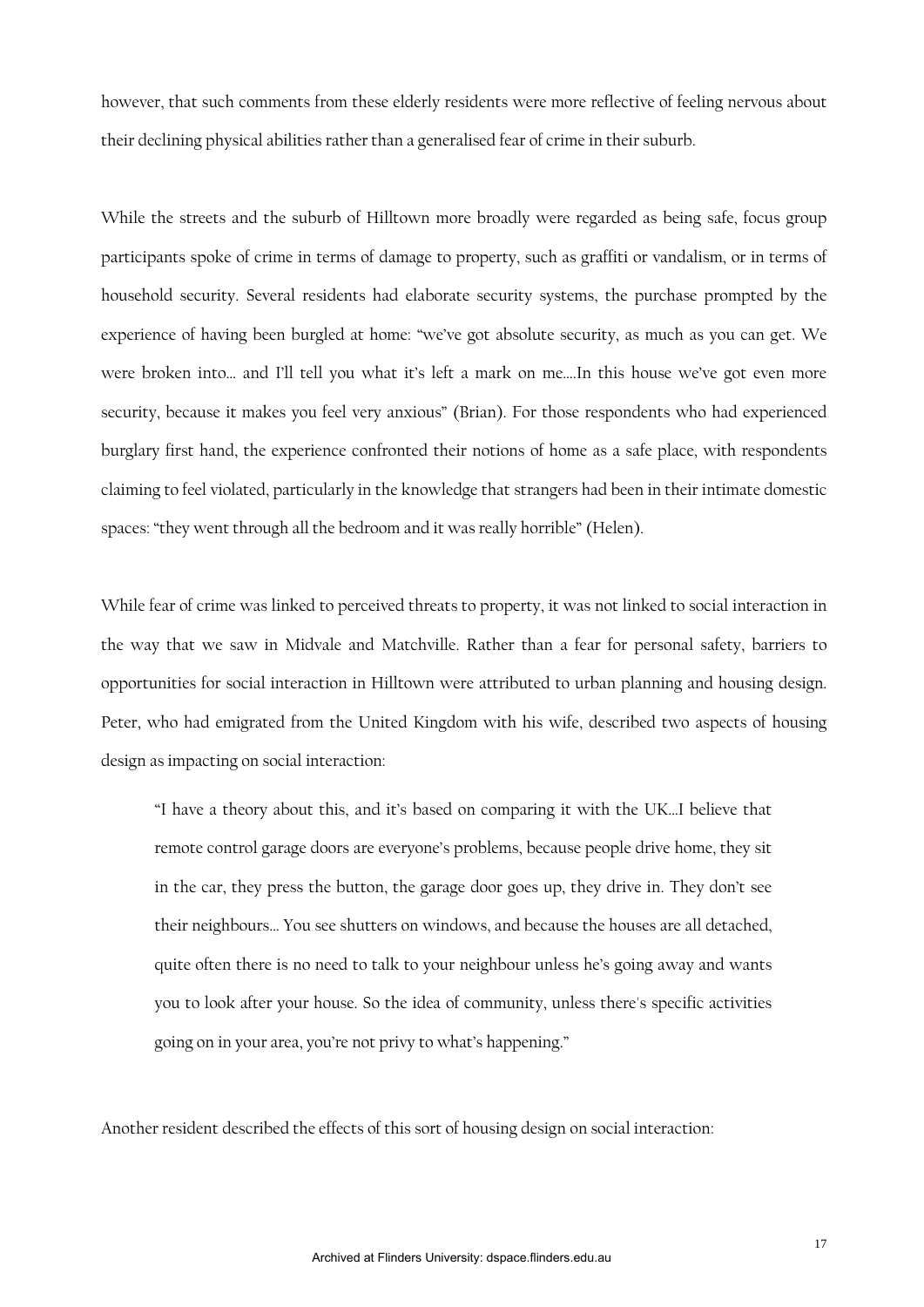"I've been there 10 years and people move in and...they all get a remote control. One of the first things they do. Roller shutters, electronic door control. My next door neighbour, we don't even have a fence between our house and if I'm at the car I still don't get to talk to him. It's a wave but it's as he backs down the drive. So there's not the opportunity for face to face interaction there, and consequently when something needs doing as a result of cooperation between two neighbours like a tree needs a branch cut off or that., he doesn't know how to approach me" (Steve).

Barriers to social interaction in Hilltown were also related to broader changes in society such as women returning to work after childbirth indeed work itself:

"You now have households like my daughter's where both parents work. They often are too tired and they've got children.. They haven't got time to participate" (Helen).

"Now we're retired, I mean we know all the people at the back [of their house], we know the people either side…but we've got the time to get involved in things, which when you're out working you can't" (Brian).

Another obstacle to becoming involved with social and civic activities in Hilltown was a general absence of trust borne out of a lack of knowledge about one's neighbours. Indeed, Hilltown is just one suburb in a world of risky strangers in which what or who we don't know is feared. As Furedi notes "if you do not know very much about your neighbours, it is difficult to feel any affinity towards them. If you do not know what your neighbours do for a living, it is easy to imagine they are up to no good" (1998: 127). Accordingly, residents spoke of a need to get to build trust within neighbourhoods through getting to know people:

One of the questions is about 'do you trust your neighbours' and I thought to myself, you'd have to get to know them first" (Brian).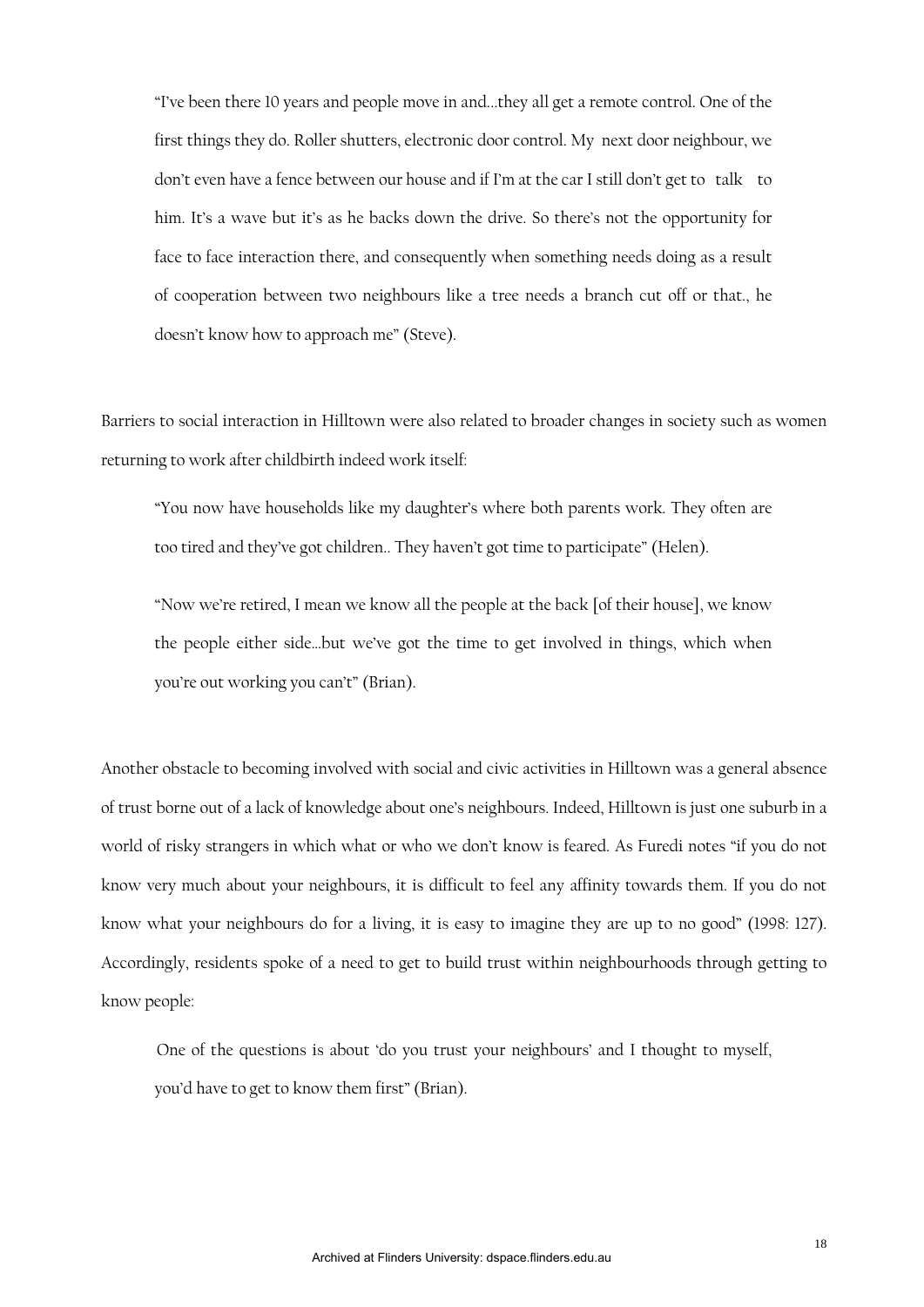"I think in New Zealand and British villages, the community is small enough to become very acquainted with each other and that's the only thing that you can base trust on. If you're not acquainted you can't assume trust" (Steve).

#### **DISCUSSION**

From the research, it is clear that fear of crime is expressed differently depending on the suburb in which people live. For most of the respondents in Midvale and Matchville, the neighbourhoods with high levels of public housing, their perceptions of the neighbourhoods they lived in were ones in which fears of physical vulnerability and personal safety were particularly acute. Residents in these suburbs reported feeling uneasy in the presence of certain individuals or groups of people – young people and those exhibiting signs of mental illness, or around certain parts of the neighbourhood - the 'bad bits' as they put it. As such, people felt less safe to walk around their suburbs, to use public transport and to let children play unsupervised. In Hilltown, by contrast, perceptions of vulnerability were linked to home security and to loss of material possessions rather than to an anxiety that theirs was an unsafe neighbourhood.

In disadvantaged neighbourhoods, such perceptions of crime and safety were also framed by the media representations of these neighbourhoods that contributed to their overeall negative image as being places where the risk of being a victim of crime is promoted as greater than in other locations. This tendency of the media to exaggerate and embellish the 'problems' of the 'problem neighbourhoods' reflects a failure of the mainstream media in Australia to deal with the complexities of social problems. While there are certainly many problems in these socially and materially disadvantaged communities, the media rarely reports on the positive aspects of life in these neighbourhoods. Far from accurately capturing the complex, multiple realities of people's lived experience in the southern suburbs, the media stories reported in this research contribute to a broader discourse which positions certain suburbs and their residents as 'dangerous', deviant', 'criminal' or 'anti-social'. This sense of pervasive fear is also heightened by a contemporary political agenda that stresses the need for "tough on crime responses". As Jacobs points out the media both reflects the nature of on-going policy debates and "draw from existing narratives of social reality" (2001: 133).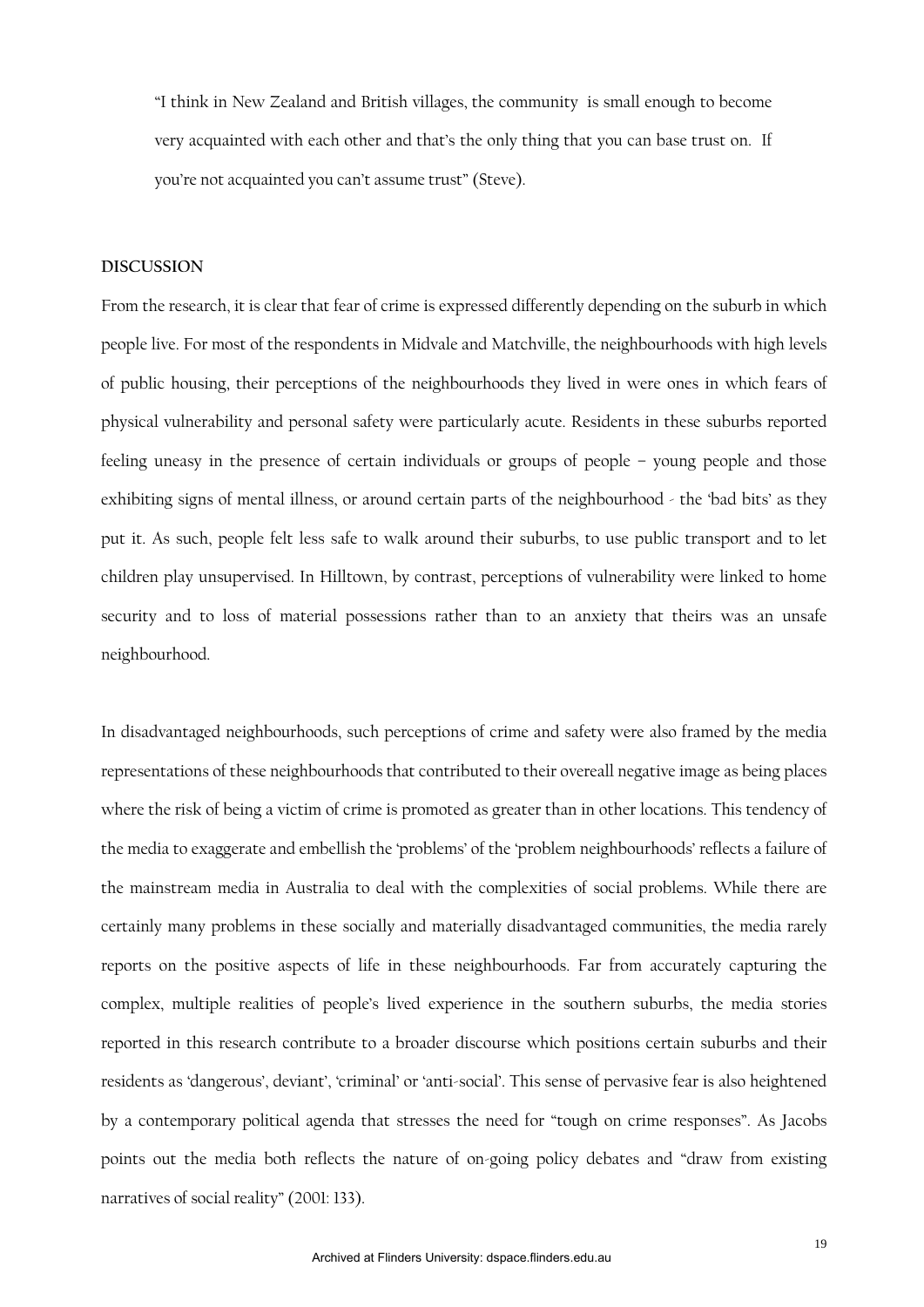In all three suburbs however, fear of crime was frequently related to the "unpredictable stranger" (Tulloch *et al*. 1998). Distrust was born, with some exceptions, not so much out of real experiences of crime, rather out of a fear of what *might* happen. Such anxieties find their antecedents in a lack of knowledge about the personal circumstances of strangers and acquaintances, in this case neighbours (Furedi, 1989; Lupton, 1999; Lupton & Tulloch 1999). Our research supports Furedi's argument that where people don't know each other, there is a tendency to expect the worst of them. This was particularly marked where children were concerned. As we saw in the interviews and focus groups, actions were often given the worst possible interpretation, resulting in children being discouraged from talking to neighbours or playing unsupervised.

In general, our research suggests that opportunities for social interaction were curtailed more out of fear of crime rather than in any real basis that a crime was likely to be committed, although a small number of residents had experienced crime first hand. Fear of becoming a victim of crime had a much more direct relationship to opportunities for social interaction in Midvale and Matchville than Hilltown. In the former neighbourhoods, residents reported avoiding certain parts of the suburb and certain locations at particular times of the day or night, thus limiting their opportunities for mixing with other residents. As other research demonstrates (Baum & Palmer 2002; Macintyre, 2002), opportunity structures are important facilitators of social interaction and cohesion. Where there are barriers to visiting or using these opportunity structures, social interaction breaks down. As our research suggests, basic opportunities for social engagement and interaction at opportunity structures in Midvale and Matchville were thwarted by residents' perceptions of a risk to their personal safety. As Wilson-Dorges notes, '"fear negatively affects quality of life over a long period of time, leading people to unnecessarily secure themselves, remove themselves from social activities and increase levels of distrust of others" (2000: 600).

In Hilltown, by contrast, different barriers to social interaction were mentioned over and above fear of crime. The data reported from Hilltown suggested that particular kinds of housing design, as well as broader social changes, had created significant obstacles to getting to know one's neighbours. As was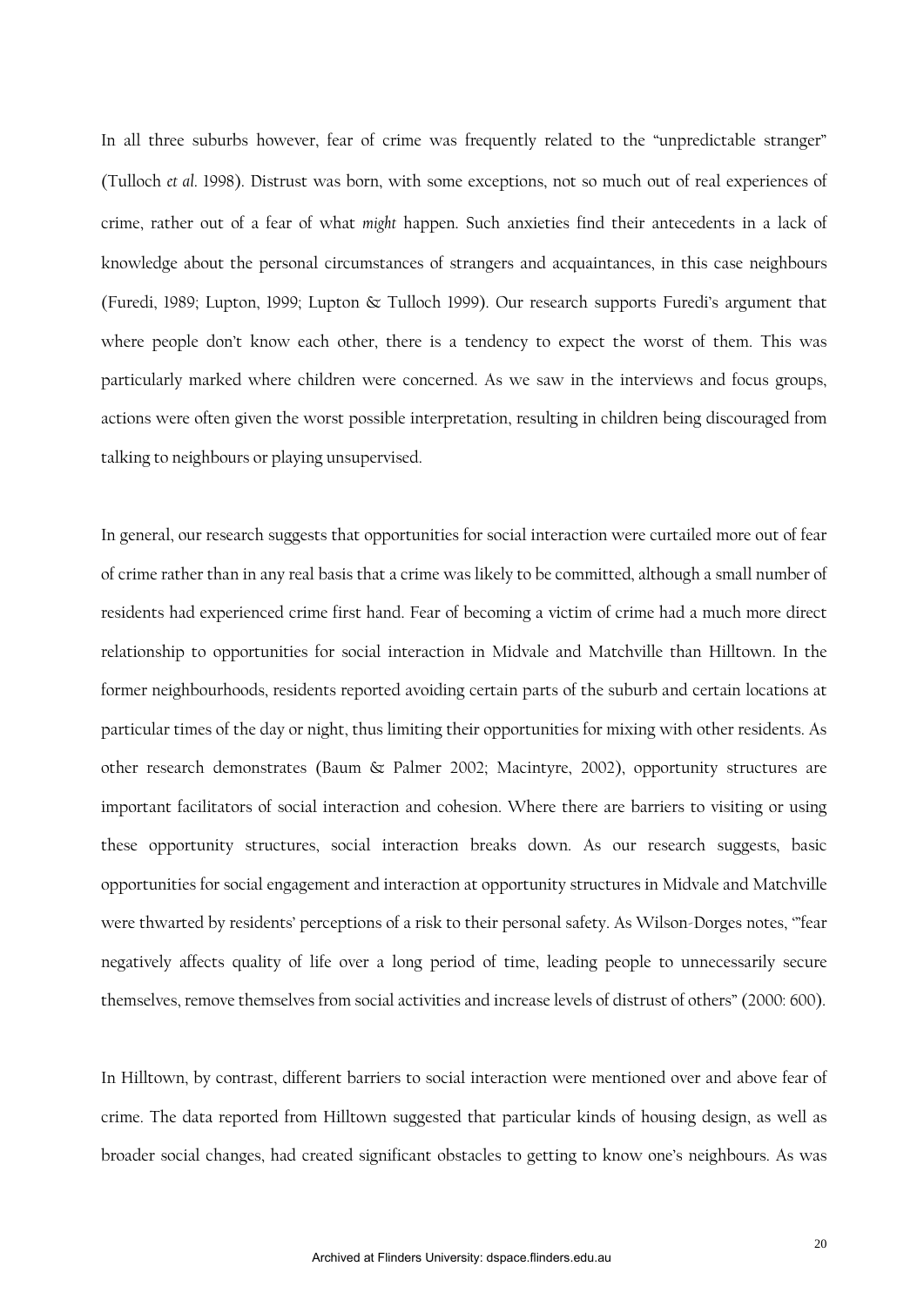evidenced in the descriptions of residents secured away behind roller doors, residents of Hilltown may be spatially close to one another, yet remain quite isolated from each other in other respects.

#### **CONCLUSION**

This research has pointed to the interaction between residents' fear of crime and the impact that this fear is likely to have on their patterns of social interaction. We recognise that there are no simple policy solutions to the problems of stigmatised suburbs that experience not only actual deprivation but also comparatively high levels of crime. Rather our study has implications for a range of policy areas, including, health, housing and general social policy, as well as the media.

The concentration of disadvantage in areas with high levels of public housing has increased in the past decade as a result of public policies that have reduced resources available for public housing and targeted access to more complex and impoverished tenants. The result is that the profile of public housing tenants has become more disadvantaged. These directions lead to resource-poor communities where unemployment and intergenerational unemployment is high. Add to this public policy concerning the deinstitutionalisation of people with mental illness who often find themselves in public housing with inadequate social support and the result is that some suburbs have developed with a concentration of people who are likely to be economically deprived, socially excluded and fearful.

In recent years social policy in Australia has drawn on notions of social capital as a basis for initiatives designed to improve living conditions (Winter, 2000). This policy direction is reflected in the establishment of a Social Inclusion Unit in South Australia and social exclusion initiatives in the UK (Pierson, 2002). Increasingly such policies do not just focus on people with disadvantages but also on locations in which there are high levels of disadvantage. The Health Action Zones in the UK are a good example of such an approach (Judge *et al*. 1999). One important focus of this work is to try and establish higher levels of trust within communities, however our research suggests that something of a chicken and egg situation may arise whereby the fear of crime inhibits the behaviours (informal chatting, walking through neighbourhoods, children being permitted to play in streets or front gardens) that build trust between neighbours. The fact that trust is often not established at a neighbourhood level may, in itself,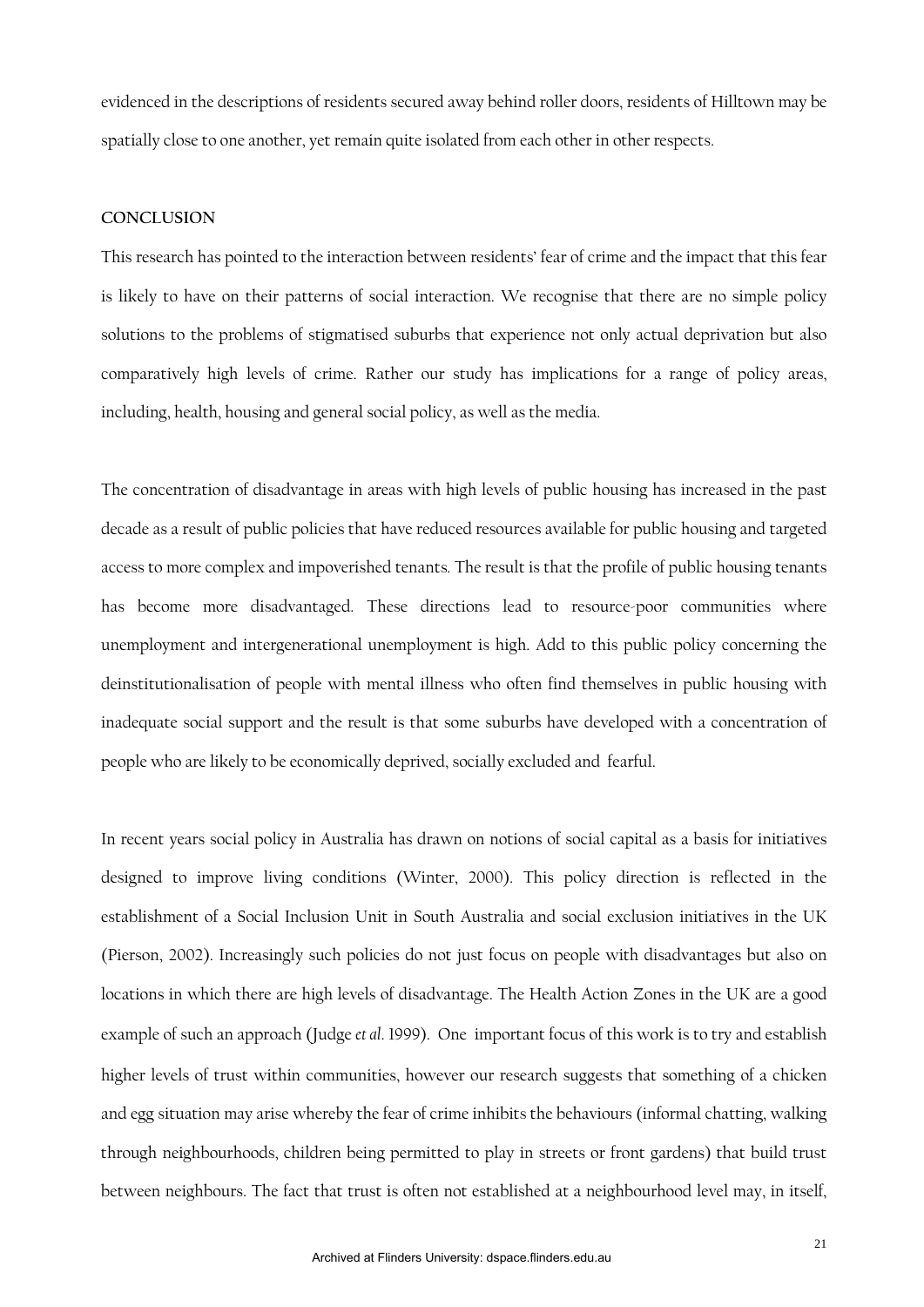make the neighbour a less safe place to be. The complexity of perceptions of trust and fear mean that determining which policies might result in residents feeling safer and more trusting are hard to determine. Nonetheless we conclude this article with a discussion of some policy initiatives that might go someway changing negative perceptions and help reinforce more trusting behaviours and so operate to make suburbs safer.

One response to 'problem suburbs' that has been evident in all Australian states has been neighbourhood regeneration policies that incorporate housing upgrades and deliberate actions to change the social mix of the areas. Some of these projects have included crime prevention initiatives, community policing and explicit attempts to address anti-social behaviours initiatives. There is no clear evidence on the impact of these regeneration projects (see Arthurson & Jacobs 2004). To some extent these regeneration projects are trying to ameliorate the consequences of declining investment in public housing stock and increasing tensions between the social and commercial goals of housing authorities (Orchard, 1999). An alternative way to alter the social mix would be to reinvest in public housing so that it once again becomes more that a residual form of housing. This direction is extremely unlikely under present neo-liberal policy directions. It should, however, be a consideration for the future.

Community development may also offer a means of increasing trust and social integration in communities. In Australia community development initiatives originate from state government authorities including health, education and housing, local government or non-government organisations. They are sometimes part of neighbourhood renewal projects. The focus of the activity may be on better resourcing neighbourhood houses or community centres. Community development is rarely well-funded and often runs on a shoe string. An interesting policy experiment would be to fund a network of neighbourhood houses in "stigmatised" suburbs with paid staff with a remit to promote the positive aspects of the area, encourage more interaction between residents, look for local employment opportunities and encourage crime prevention initiatives. This initiative should be funded for at least a five year period and involve a detailed formative and, where possible, summative evaluation. The evaluation is crucial because it would help establish a data base of evidence about what aspects of community development are effective in reducing deprivation and stigma.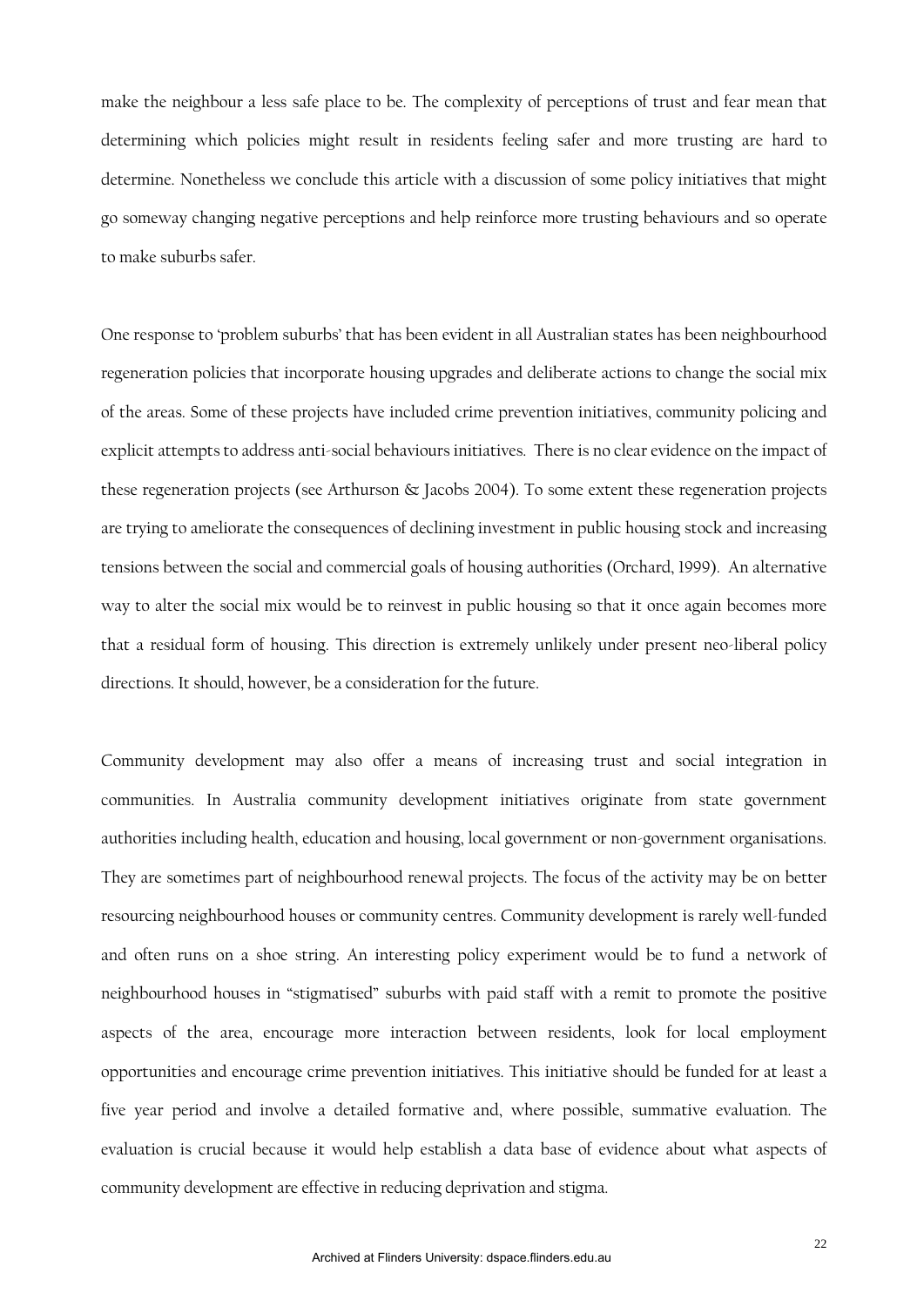Deinstitutionalisation of mental health services have meant that there people with mental illness tend to live in low income suburbs. The health problems experienced by these people often act as a barrier to social interaction and research has found that residents may be fearful of people with mental illnesses. Currently, health services do very little to support these people with integration in to communities. Potentially, community development processes could encourage integration and, as well as helping the people with mental illness, could have spin off benefits for the broader community. Better integration should result in reduced stigma of people with mental illness and may be protective of people's health so that they make fewer demands on mental health services over the longer term.

While we acknowledge that it is very difficult to influence the media, it is irresponsible to sensationalise reporting of crime levels which results in the creation of fear. As social justice lobbyists we might argue for more responsibility, but we recognise that it is unlikely to happen given the commercial imperatives of the mainstream media. One advantage of community development processes is that, as a result, communities may be in a position to advocate against the bad press they receive and attempt to hold the media to some account. Baum *et al.* (1990) provide an account of protest against negative media reporting that led to a public meeting where the protests were voiced and extensively debated. Of course, such actions are a David and Goliath contest but the very act of protest does pull the community together through collective action and may result in some sense of empowerment against seemingly all powerful forces.

The stigmatisation of suburbs and the people who live within them is a common problem that compounds the difficulties of economically deprived suburbs. Multi-pronged policy initiatives are required to redress these problems and enable these economically disadvantaged suburbs to be more supportive of their residents' health and well-being.

## **REFERENCES**

Almgren, G., Guest, A., Immerwahr, G. & Spittel, M. ( 1998) 'Joblessness, family disruption, and violent Death in Chicago, 1970-90' Social *Forces* 76: 1465-93.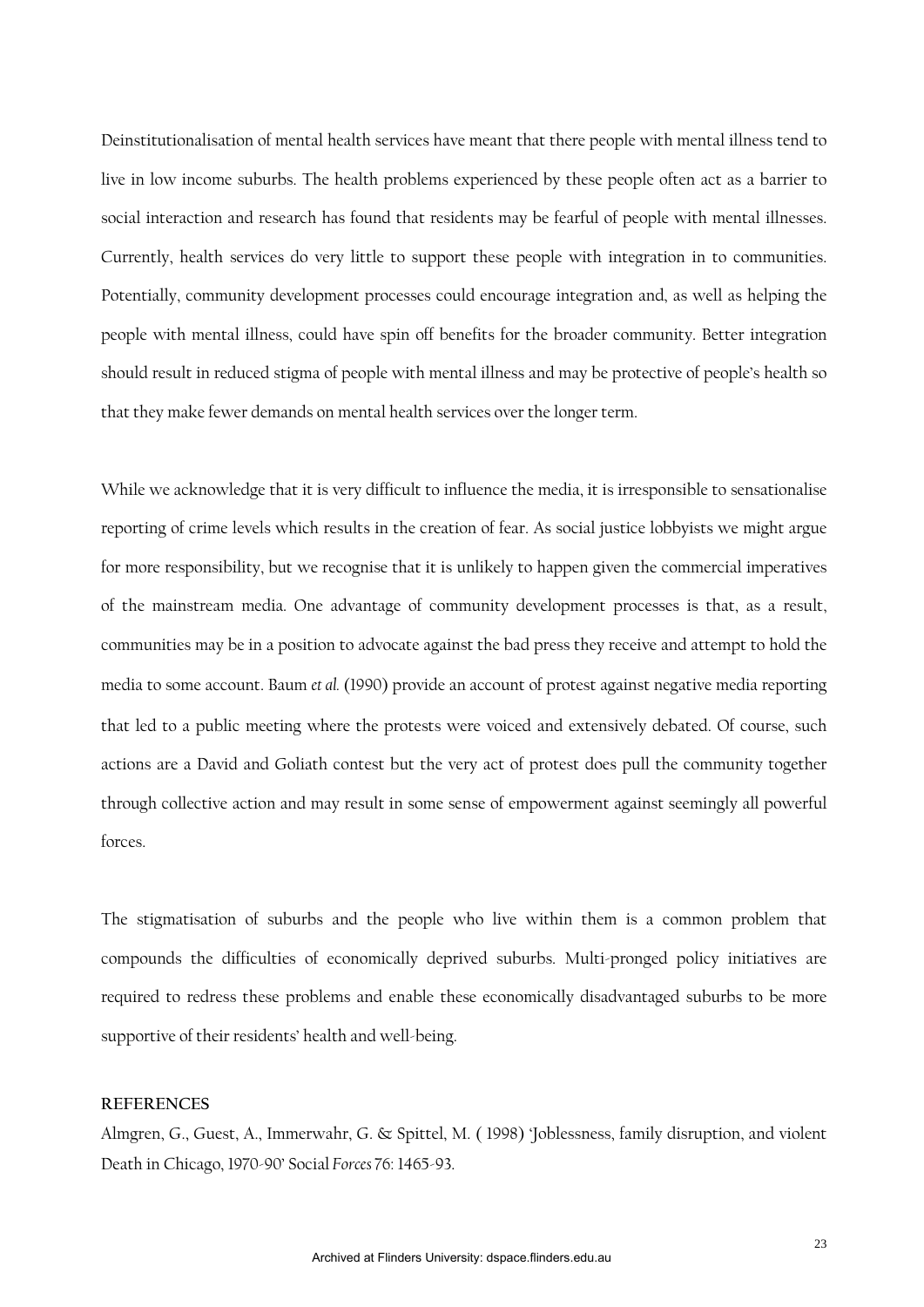- Arthurson, K. (1998) 'Public housing redevelopment: the Australian experience' *Urban Policy and Research*, Vol 16, No 1: 33-44.
- Arthurson, K. (2002) 'Creating inclusive communities through balancing social mix: A critical relationship or tenuous link?', *Urban Policy and Research*, Vol. 20, No. 3: 245-262.
- Arthurson, K (2004) 'From stigma to demolition: Australian debates about housing and social exclusion', *Journal of Housing and the Built Environment*, Autumn: 255-270.
- Arthurson, K. & Jacobs, K. (2004) 'A critique of the concept of social exclusion and its utility for Australian social housing policy' *Australian Journal of Social Issues* special edition on Social Exclusion and Social Inclusion. Vol 39 (1): 25-40.
- Austin, D., Furr, L. & Spine, M. (2002) 'The effects of neighbourhood conditions on perceptions of safety' *Journal of Criminal Justice* 30: 417-427.
- Bauder, H. (2002) 'Neighbourhood effects and cultural exclusion' *Urban Studies* 39 (1): 89-93.
- Baum, F., Cooke, R., Crowe, K., Traynor, M. & Clarke, B. (1990) *Healthy Cities Noarlunga Pilot Project Evaluation*, Southern Community Health Research Unit, Adelaide.
- Baum, F. & Palmer, C. (2002) 'Opportunity structures: urban landscape, social capital and health promotion in Australia' *Health Promotion International* 17 (40): 351-361.
- Blau, J. & Blau, P. (1982) 'The cost of inequality: metropolitan structure and violent crime' *American Sociological Review*, vol. 47: 114-129.
- Brattbakk, I & Hansen, T. (2004) 'Post-war large housing estates in Norway Well-kept residential areas still stigmatised?*' Journal of Housing and the Built Environment* 19 (3): 311-332.
- Brennan, T. (1973) *New Communities: Problems and Policies*, Sydney: Angus & Robertson.
- Carter, W.H., Schill, M. &.Wachter, S. (1998) 'Polarisation, public housing and racial minorities in US Cities' *Urban Studies* 35: 1889-1911.
- Curry, G.D. & Spergel, I (1988) 'Gang homicide, delinquency and community' Criminology 26:381-405.
- Chiricos, T. (1987) 'Rates of crime and unemployment: An analysis of aggregate research evidence', *Social Problems*, 34 (2): 187-212.
- Cole, I., Kane, S., & Robinson, D. (1999) *Changing Demand, Changing Neighbourhoods: The Response of Social Landlords*. Sheffield: Centre for Regional Economic and Social Research: Sheffield Hallam University.
- Damer, S. (1992) *Last Exit to Blackhill: the Stigmatisation of a Glasgow Housing Scheme*, CHURS Discussion Paper, No 37.
- Dean, J. & Hastings, A. (2000) *Challenging Images: Housing Estates, Stigma and Regeneration*, Policy Press: Bristol
- De Decker, P. & Pannecoucke, I (2004) 'The creation of the incapable social tenant in Flanders, Belgium. A preliminary appraisal, *Journal of Housing and the Built Environment*.
- Devery, C. (1992) *Mapping Crime in Local Government Areas*, NSW Bureau of Crime Statistics and Research. Sydney.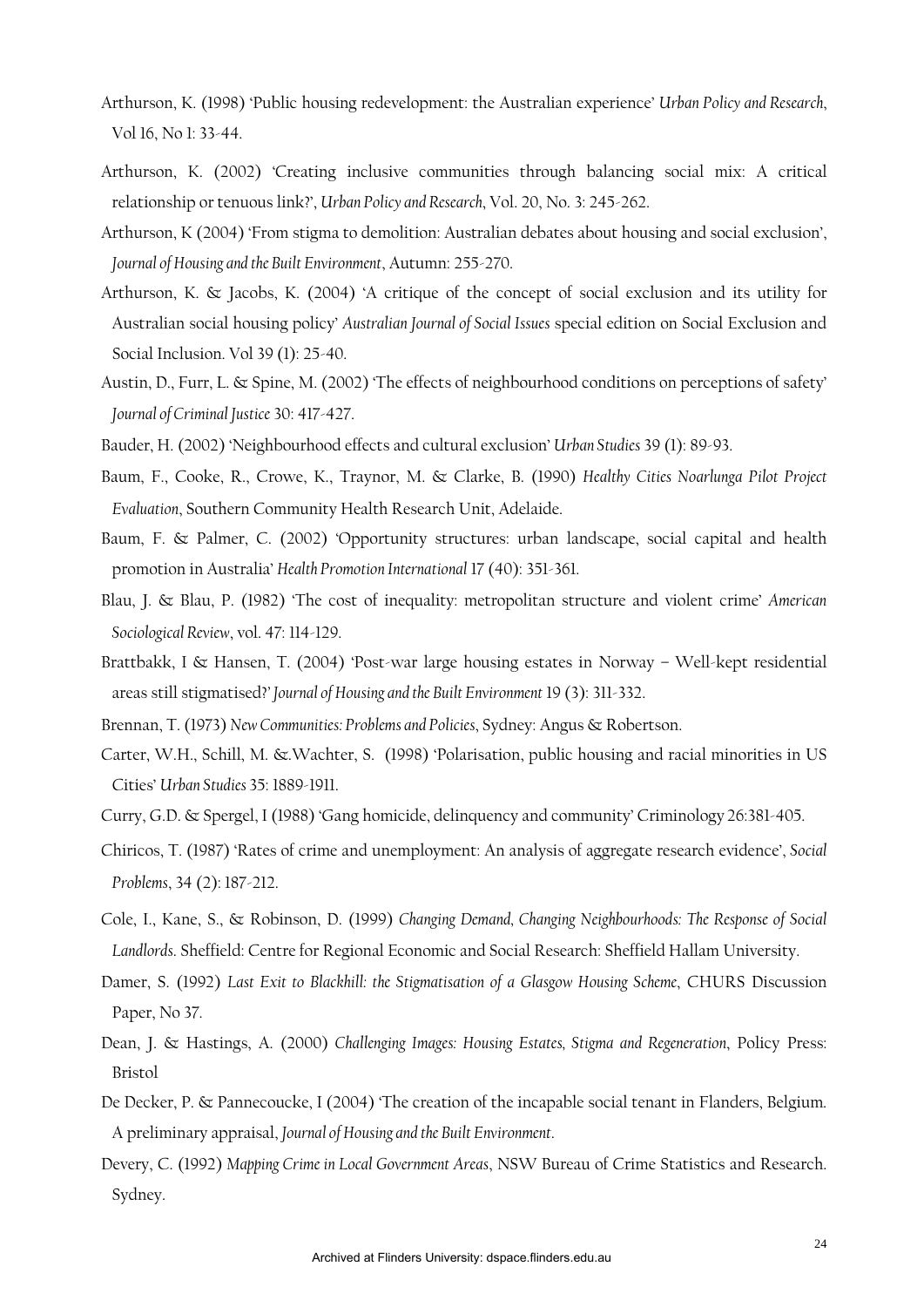- Fischer, M. (1998) "Inala Management and Advisory Structures", in 1998 National Urban Renewal Seminar, Revitalising Housing Areas, Badcock, B. and Harris, K. (Eds) Australian Housing Urban Research Institute, Adelaide, pp. 194-197.
- Forrest, R. & Kearns, A. (2001) 'Social cohesion, social capital and the neighbourhood' *Urban Studies* 38 (12): 2125-2143.
- Furedi, F. (1998). *Culture of Fear: Risk Taking and the Morality of Low Expectation*. Cassell: London.
- Hastings, A. & Dean, J. (2003) 'Challenging images: tackling stigma through estate regeneration' *Policy & Politics* 31 (2): 171-184.
- Holloway, S., R., Bryan, D., Chabot, R. Rogers, D. & Rulli, J. (1998) 'Exploring the effect of public housing on the concentration of poverty in Columbus, Ohio' *Urban Affairs Review* 33: 767-89.
- Jacobs, K. (2001) 'Historical perspectives and methodologies: their relevance for housing studies' *Housing Theory & Society* Vol 13 (3-4): 122-134.
- Judd, B., Samuels, R., O'Brien, B. (2002) *Linkages Between Housing, Policing and Other Interventions for Crime and Harassment Reduction on Public Housing Estates* Australian Housing and Urban Research Institute November 2002
- Judge, K., Barnes, M., Bauld, L., Benzal, M., Killoran, A., Robinson, R., Wigglesworth, R. and Zeilig, H. (1999) *Health Action Zones: learning to make a difference. Findings from a preliminary review of health action zones and proposals for a national evaluation,* report submitted to the Department of Health, June 1999.
- Kawachi, I. Kennedy, B.P, & Wilkinson, RG. (1999) 'Crime, social disorganisation and relative deprivation' *Social Science and Medicine* 48: 719-731.
- Krivo, L. & J. and Peterson. R (1996) 'Extremely disadvantaged neighbourhoods and urban crime' *Social Forces* 75: 619-50.
- Lupton, D. & Tulloch, J. (1999) 'Theorising fear of crime: beyond the rational/irrational opposition' in *British Journal of Sociology*, 50(3), 506--22.
- Lupton, D. (1999) `Part of living in the late twentieth century': assessments of physical risk of crime and related worry about being a victim. *Australian and New Zealand Journal of Criminology*, 33(1), 21--36.
- Lloyd, R, Harding, A & Greenwell, H (2001) *Worlds Apart: Postcodes with the Highest and Lowest Poverty Rates in Today's Australia*. National Centre for Social & Economic Modeling; University of Canberra.
- Macintyre, S. & Ellaway, A. (1999) 'Local opportunity structures: social capital and social inequalities in health: what can central and local government do" *Health Promotion Journal of Australia* 9 (3): 1965-1970.
- Macintyre, S. & Ellaway, A. (2000): 'Ecological approaches: rediscovering the role of the physical and social environment' in Berkman, L & Kawachi, I (eds) *Social Epidemiology*: Oxford University Press: Oxford.
- Massey, D. S. & Kanaiaupuni, S. (1993) 'Public housing and the concentration of poverty' *Social Science Quarterly* 74:109-22.
- McNulty, T. (1999) 'The residential process and the ecological concentration of race, poverty, and violent crime in New York City.' *Sociological Focus* 32:25-42.